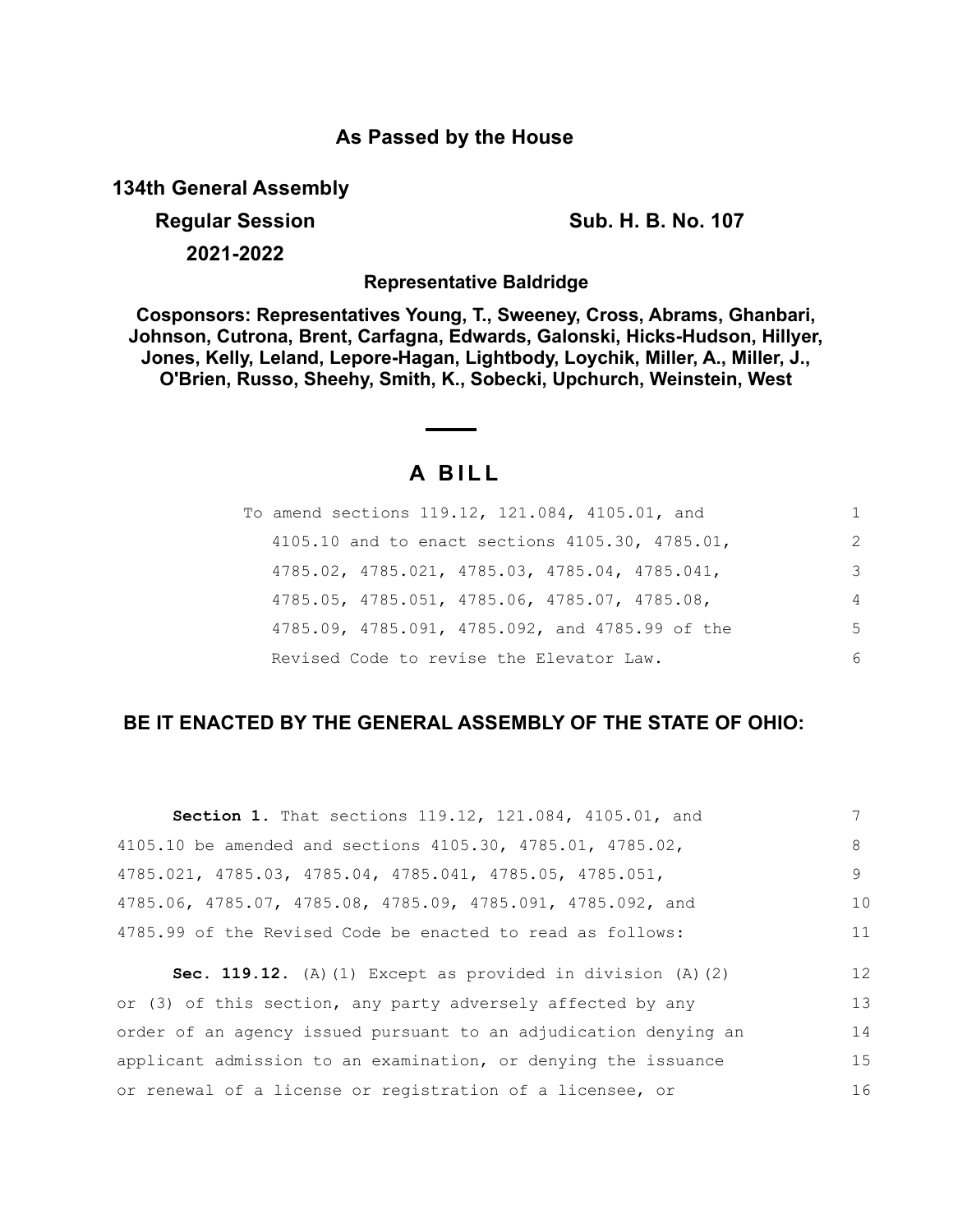| revoking or suspending a license, or allowing the payment of a   | 17 |
|------------------------------------------------------------------|----|
| forfeiture under section 4301.252 of the Revised Code, or        | 18 |
| imposing a civil penalty under section 4785.091 of the Revised   | 19 |
| Code may appeal from the order of the agency to the court of     | 20 |
| common pleas of the county in which the place of business of the | 21 |
| licensee is located or the county in which the licensee is a     | 22 |
| resident.                                                        | 23 |
| (2) An appeal from an order described in division (A) (1)        | 24 |
| of this section issued by any of the following agencies shall be | 25 |
| made to the court of common pleas of Franklin county:            | 26 |
| (a) The liquor control commission;                               | 27 |
| (b) The Ohio casino control commission $\tau_L$                  | 28 |
| (c) The state medical board;                                     | 29 |
| (e)(d) The state chiropractic board;                             | 30 |
| (d) (e) The board of nursing;                                    | 31 |
| (e) (f) The bureau of workers' compensation regarding            | 32 |
| participation in the health partnership program created in       | 33 |
| sections 4121.44 and 4121.441 of the Revised Code;               | 34 |
| (g) The elevator safety review board.                            | 35 |
| (3) If any party appealing from an order described in            | 36 |
| division (A) (1) of this section is not a resident of and has no | 37 |
| place of business in this state, the party may appeal to the     | 38 |
| court of common pleas of Franklin county.                        | 39 |
| (B) Any party adversely affected by any order of an agency       | 40 |
| issued pursuant to any other adjudication may appeal to the      | 41 |
| court of common pleas of Franklin county, except that appeals    | 42 |
| from orders of the fire marshal issued under Chapter 3737. of    | 43 |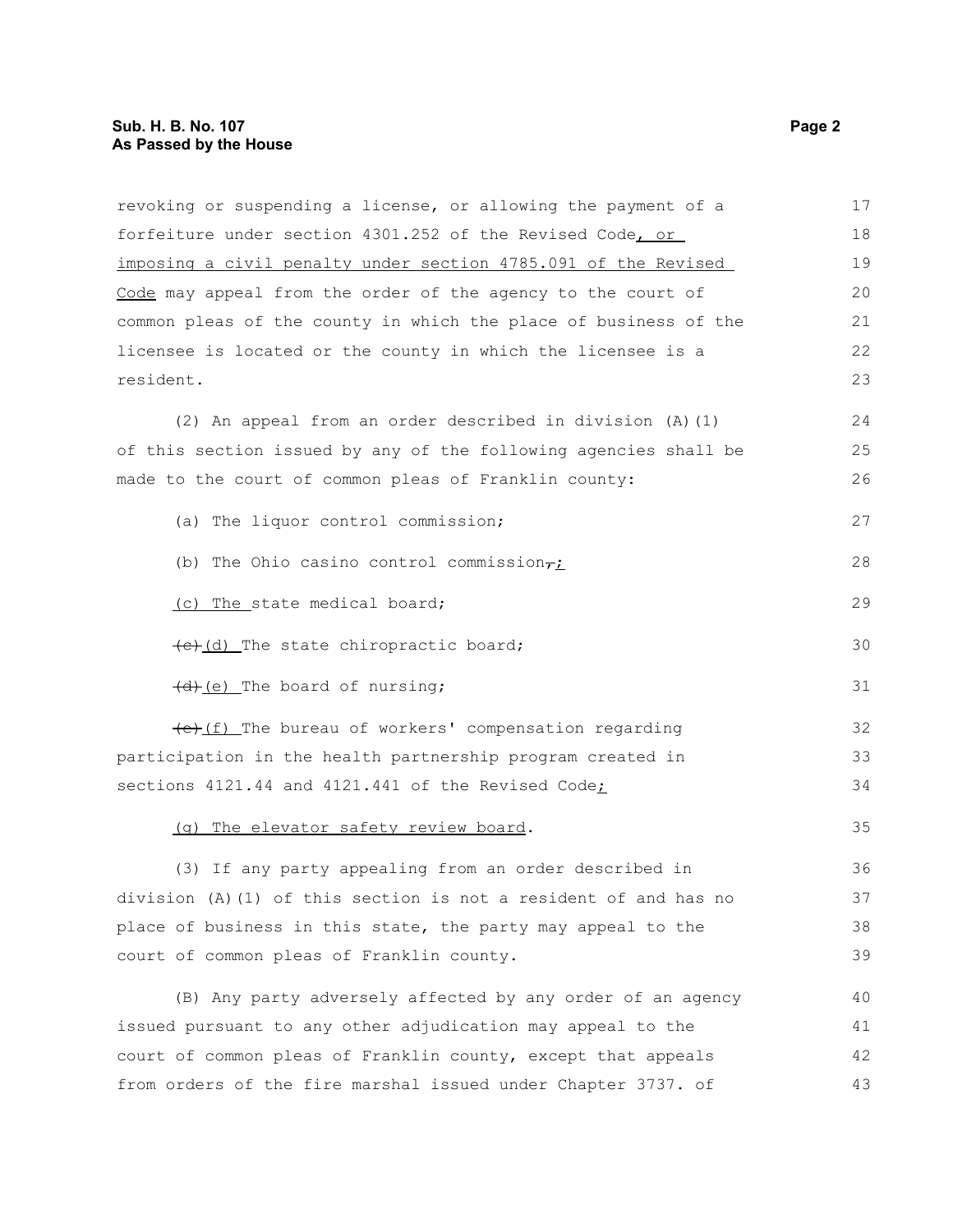#### **Sub. H. B. No. 107 Page 3 As Passed by the House**

the Revised Code may be to the court of common pleas of the county in which the building of the aggrieved person is located and except that appeals under division (B) of section 124.34 of the Revised Code from a decision of the state personnel board of review or a municipal or civil service township civil service commission shall be taken to the court of common pleas of the county in which the appointing authority is located or, in the case of an appeal by the department of rehabilitation and correction, to the court of common pleas of Franklin county. 44 45 46 47 48 49 50 51 52

(C) This section does not apply to appeals from the department of taxation.

(D) Any party desiring to appeal shall file a notice of appeal with the agency setting forth the order appealed from and stating that the agency's order is not supported by reliable, probative, and substantial evidence and is not in accordance with law. The notice of appeal may, but need not, set forth the specific grounds of the party's appeal beyond the statement that the agency's order is not supported by reliable, probative, and substantial evidence and is not in accordance with law. The notice of appeal shall also be filed by the appellant with the court. In filing a notice of appeal with the agency or court, the notice that is filed may be either the original notice or a copy of the original notice. Unless otherwise provided by law relating to a particular agency, notices of appeal shall be filed within fifteen days after the mailing of the notice of the agency's order as provided in this section. For purposes of this paragraph, an order includes a determination appealed pursuant to division (C) of section 119.092 of the Revised Code. The amendments made to this paragraph by Sub. H.B. 215 of the 128th general assembly are procedural, and this paragraph as amended by those amendments shall be applied retrospectively to all 55 56 57 58 59 60 61 62 63 64 65 66 67 68 69 70 71 72 73 74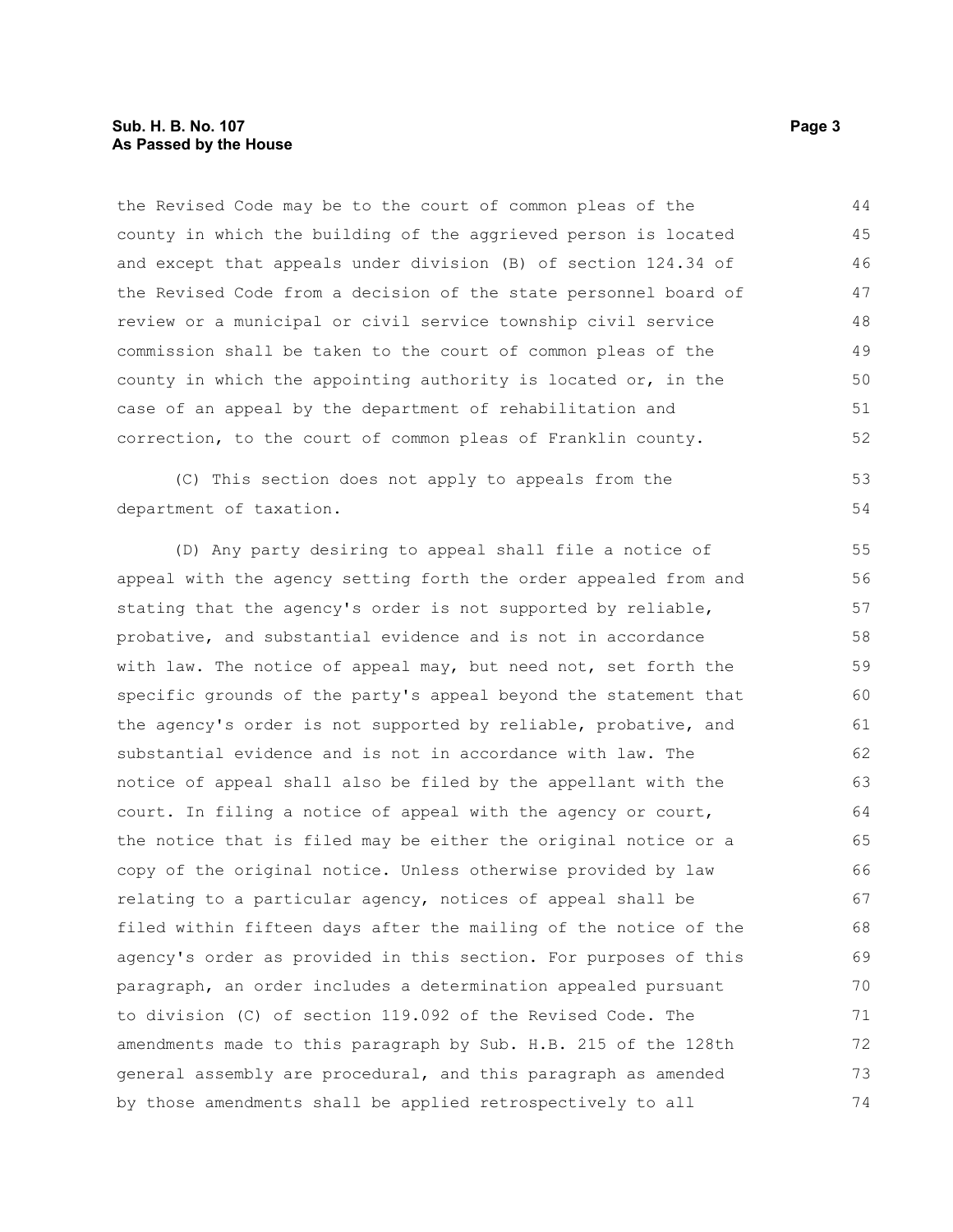#### **Sub. H. B. No. 107 Page 4 As Passed by the House**

appeals pursuant to this paragraph filed before September 13, 2010, but not earlier than May 7, 2009, which was the date the supreme court of Ohio released its opinion and judgment in Medcorp, Inc. v. Ohio Dep't. of Job and Family Servs. (2009), 121 Ohio St.3d 622. 75 76 77 78 79

(E) The filing of a notice of appeal shall not automatically operate as a suspension of the order of an agency. If it appears to the court that an unusual hardship to the appellant will result from the execution of the agency's order pending determination of the appeal, the court may grant a suspension and fix its terms. If an appeal is taken from the judgment of the court and the court has previously granted a suspension of the agency's order as provided in this section, the suspension of the agency's order shall not be vacated and shall be given full force and effect until the matter is finally adjudicated. No renewal of a license or permit shall be denied by reason of the suspended order during the period of the appeal from the decision of the court of common pleas. In the case of an appeal from the Ohio casino control commission, the state medical board, or the state chiropractic board, the court may grant a suspension and fix its terms if it appears to the court that an unusual hardship to the appellant will result from the execution of the agency's order pending determination of the appeal and the health, safety, and welfare of the public will not be threatened by suspension of the order. This provision shall not be construed to limit the factors the court may consider in determining whether to suspend an order of any other agency pending determination of an appeal. 80 81 82 83 84 85 86 87 88 89 90 91 92 93 94 95 96 97 98 99 100 101 102

(F) The final order of adjudication may apply to any renewal of a license or permit which has been granted during the period of the appeal. 103 104 105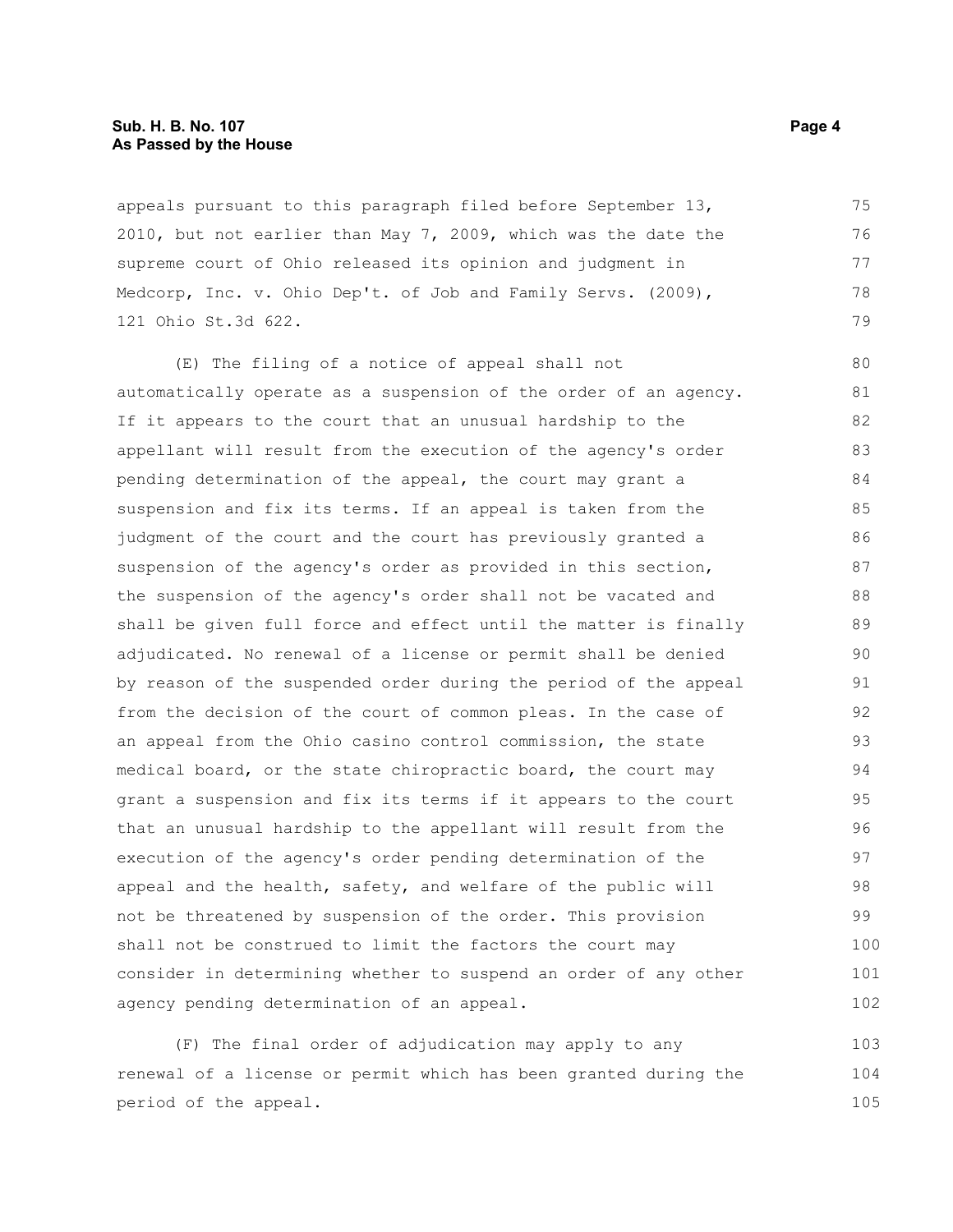#### **Sub. H. B. No. 107 Page 5 As Passed by the House**

(G) Notwithstanding any other provision of this section, any order issued by a court of common pleas or a court of appeals suspending the effect of an order of the liquor control commission issued pursuant to Chapter 4301. or 4303. of the Revised Code that suspends, revokes, or cancels a permit issued under Chapter 4303. of the Revised Code or that allows the payment of a forfeiture under section 4301.252 of the Revised Code shall terminate not more than six months after the date of the filing of the record of the liquor control commission with the clerk of the court of common pleas and shall not be extended. The court of common pleas, or the court of appeals on appeal, shall render a judgment in that matter within six months after the date of the filing of the record of the liquor control commission with the clerk of the court of common pleas. A court of appeals shall not issue an order suspending the effect of an order of the liquor control commission that extends beyond six months after the date on which the record of the liquor control commission is filed with a court of common pleas. 106 107 108 109 110 111 112 113 114 115 116 117 118 119 120 121 122 123

(H) Notwithstanding any other provision of this section, any order issued by a court of common pleas or a court of appeals suspending the effect of an order of the Ohio casino control commission issued under Chapter 3772. of the Revised Code that limits, conditions, restricts, suspends, revokes, denies, not renews, fines, or otherwise penalizes an applicant, licensee, or person excluded or ejected from a casino facility in accordance with section 3772.031 of the Revised Code shall terminate not more than six months after the date of the filing of the record of the Ohio casino control commission with the clerk of the court of common pleas and shall not be extended. The court of common pleas, or the court of appeals on appeal, shall render a judgment in that matter within six months after 124 125 126 127 128 129 130 131 132 133 134 135 136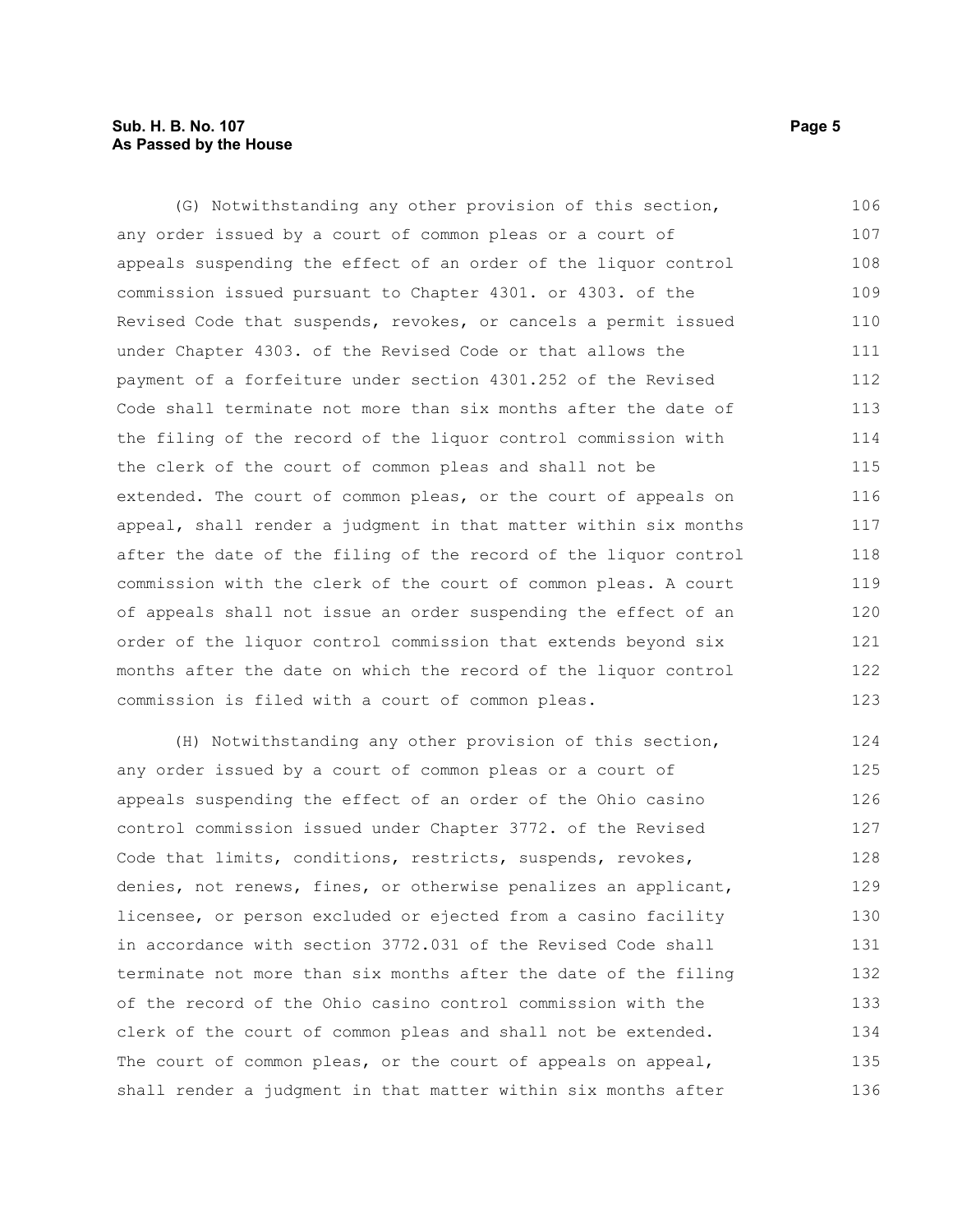#### **Sub. H. B. No. 107 Page 6 As Passed by the House**

the date of the filing of the record of the Ohio casino control commission with the clerk of the court of common pleas. A court of appeals shall not issue an order suspending the effect of an order of the Ohio casino control commission that extends beyond six months after the date on which the record of the Ohio casino control commission is filed with the clerk of a court of common pleas. 137 138 139 140 141 142 143

(I) Notwithstanding any other provision of this section, any order issued by a court of common pleas suspending the effect of an order of the state medical board or state chiropractic board that limits, revokes, suspends, places on probation, or refuses to register or reinstate a certificate issued by the board or reprimands the holder of the certificate shall terminate not more than fifteen months after the date of the filing of a notice of appeal in the court of common pleas, or upon the rendering of a final decision or order in the appeal by the court of common pleas, whichever occurs first. 144 145 146 147 148 149 150 151 152 153

 $(H)$  (J) Within thirty days after receipt of a notice of appeal from an order in any case in which a hearing is required by sections 119.01 to 119.13 of the Revised Code, the agency shall prepare and certify to the court a complete record of the proceedings in the case. Failure of the agency to comply within the time allowed, upon motion, shall cause the court to enter a finding in favor of the party adversely affected. Additional time, however, may be granted by the court, not to exceed thirty days, when it is shown that the agency has made substantial effort to comply. The record shall be prepared and transcribed, and the expense of it shall be taxed as a part of the costs on the appeal. The appellant shall provide security for costs satisfactory to the court of common pleas. Upon demand by any interested party, the agency shall furnish at the cost of the 154 155 156 157 158 159 160 161 162 163 164 165 166 167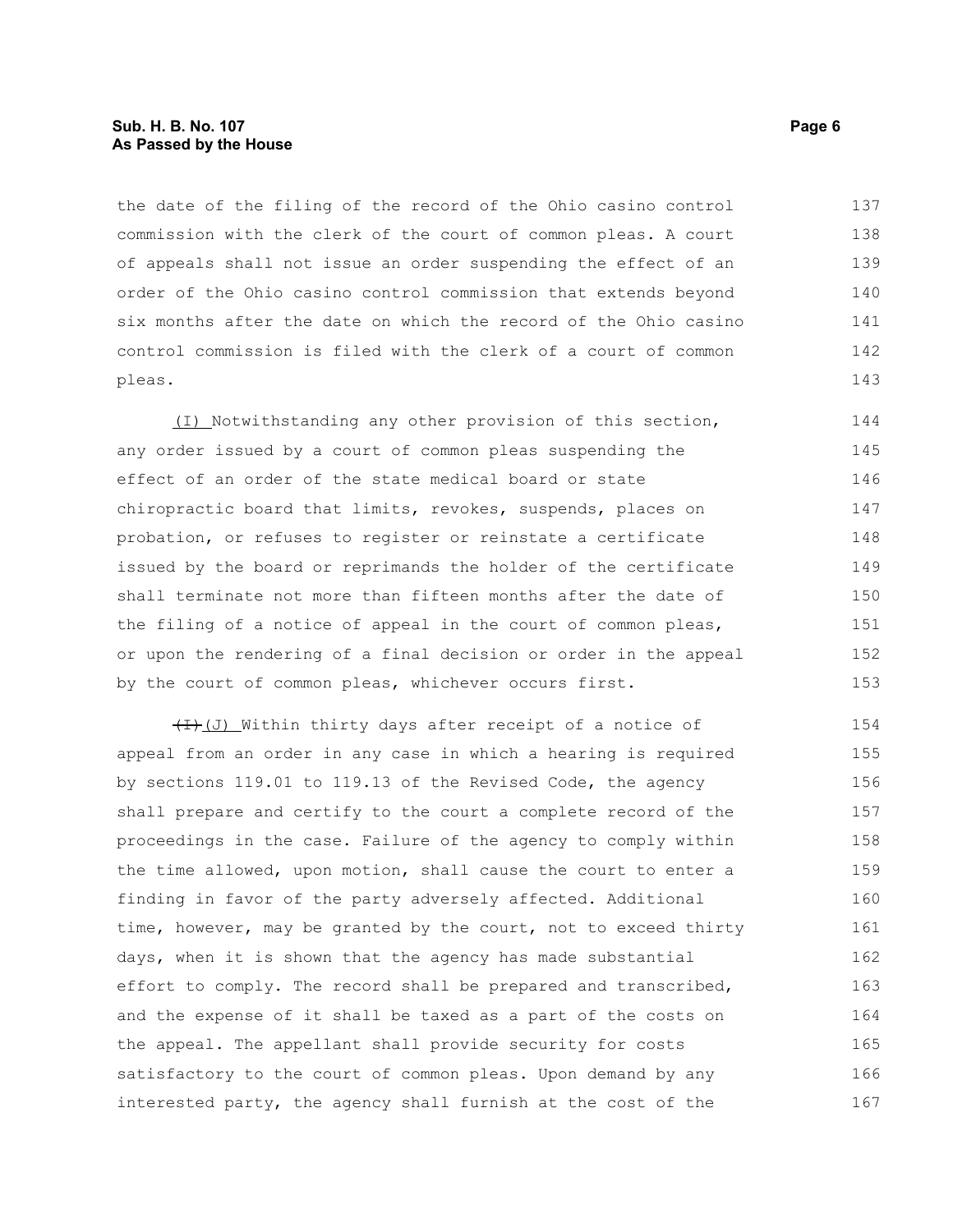party requesting it a copy of the stenographic report of testimony offered and evidence submitted at any hearing and a copy of the complete record. 168 169 170

(J)(K) Notwithstanding any other provision of this section, any party desiring to appeal an order or decision of the state personnel board of review shall, at the time of filing a notice of appeal with the board, provide a security deposit in an amount and manner prescribed in rules that the board shall adopt in accordance with this chapter. In addition, the board is not required to prepare or transcribe the record of any of its proceedings unless the appellant has provided the deposit described above. The failure of the board to prepare or transcribe a record for an appellant who has not provided a security deposit shall not cause a court to enter a finding adverse to the board. 171 172 173 174 175 176 177 178 179 180 181 182

 $\frac{1}{k}(L)$  Unless otherwise provided by law, in the hearing of the appeal, the court is confined to the record as certified to it by the agency. Unless otherwise provided by law, the court may grant a request for the admission of additional evidence when satisfied that the additional evidence is newly discovered and could not with reasonable diligence have been ascertained prior to the hearing before the agency. 183 184 185 186 187 188 189

 $H_{\text{H}}(M)$  The court shall conduct a hearing on the appeal and shall give preference to all proceedings under sections 119.01 to 119.13 of the Revised Code, over all other civil cases, irrespective of the position of the proceedings on the calendar of the court. An appeal from an order of the state medical board issued pursuant to division (G) of either section 4730.25 or 4731.22 of the Revised Code, the state chiropractic board issued pursuant to section 4734.37 of the Revised Code, the liquor 190 191 192 193 194 195 196 197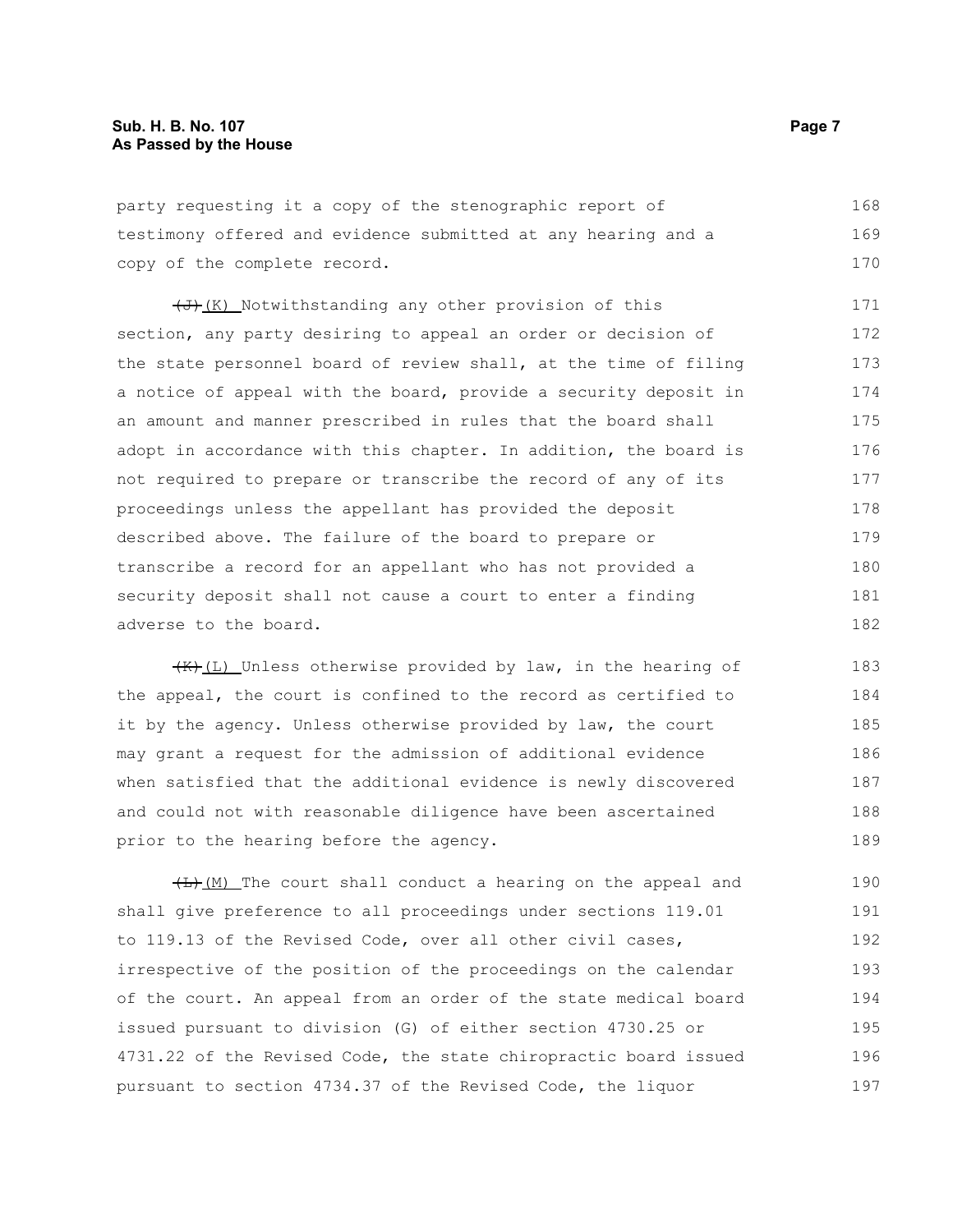#### **Sub. H. B. No. 107 Page 8 As Passed by the House**

control commission issued pursuant to Chapter 4301. or 4303. of the Revised Code, or the Ohio casino control commission issued pursuant to Chapter 3772. of the Revised Code shall be set down for hearing at the earliest possible time and takes precedence over all other actions. The hearing in the court of common pleas shall proceed as in the trial of a civil action, and the court shall determine the rights of the parties in accordance with the laws applicable to a civil action. At the hearing, counsel may be heard on oral argument, briefs may be submitted, and evidence may be introduced if the court has granted a request for the presentation of additional evidence. 198 199 200 201 202 203 204 205 206 207 208

 $+$ (M) The court may affirm the order of the agency complained of in the appeal if it finds, upon consideration of the entire record and any additional evidence the court has admitted, that the order is supported by reliable, probative, and substantial evidence and is in accordance with law. In the absence of this finding, it may reverse, vacate, or modify the order or make such other ruling as is supported by reliable, probative, and substantial evidence and is in accordance with law. The court shall award compensation for fees in accordance with section 2335.39 of the Revised Code to a prevailing party, other than an agency, in an appeal filed pursuant to this section. 209 210 211 212 213 214 215 216 217 218 219 220

 $(W+10)$  The judgment of the court shall be final and conclusive unless reversed, vacated, or modified on appeal. These appeals may be taken either by the party or the agency, shall proceed as in the case of appeals in civil actions, and shall be pursuant to the Rules of Appellate Procedure and, to the extent not in conflict with those rules, Chapter 2505. of the Revised Code. An appeal by the agency shall be taken on questions of law relating to the constitutionality, 221 222 223 224 225 226 227 228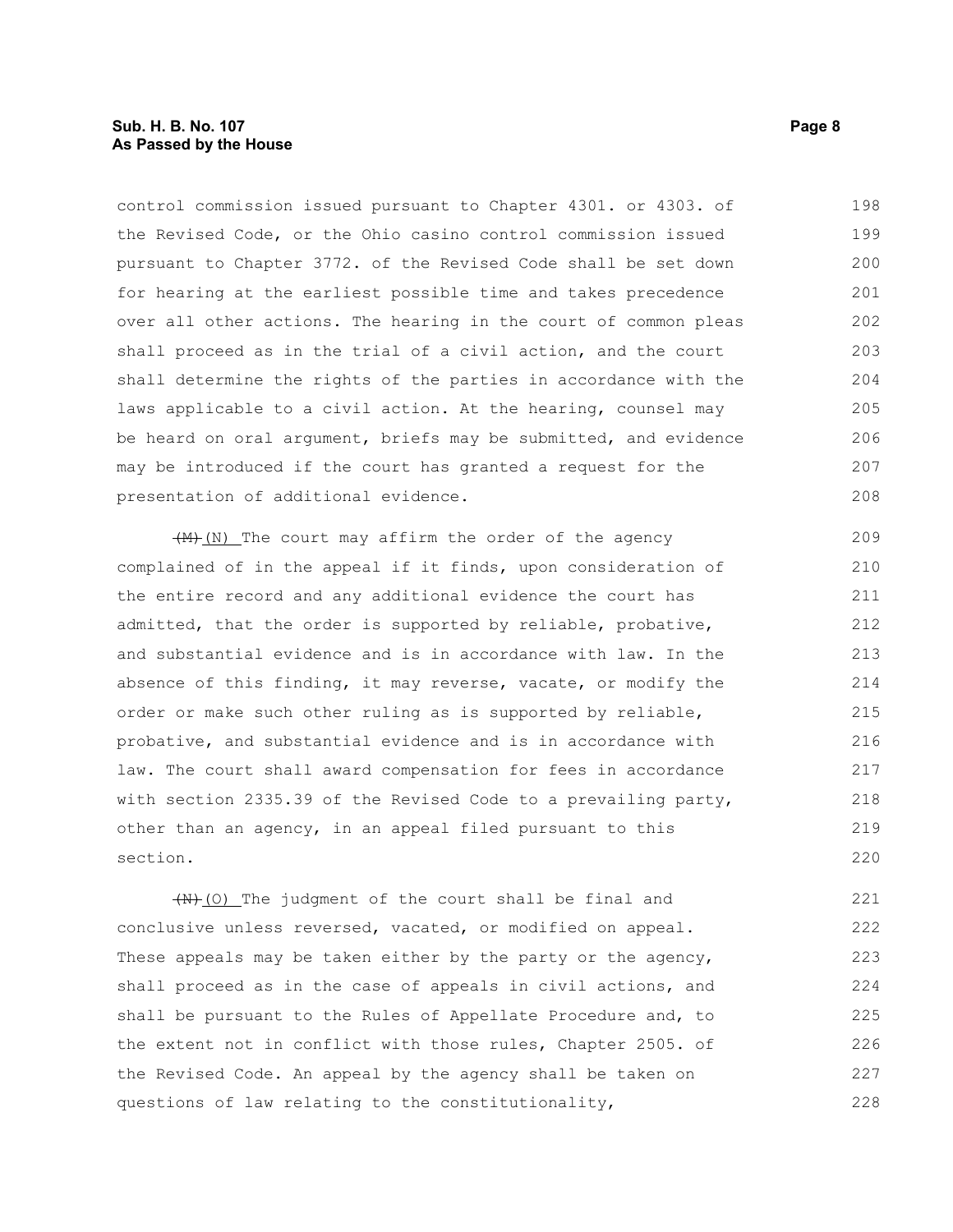#### **Sub. H. B. No. 107 Page 9 As Passed by the House**

construction, or interpretation of statutes and rules of the agency, and, in the appeal, the court may also review and determine the correctness of the judgment of the court of common pleas that the order of the agency is not supported by any reliable, probative, and substantial evidence in the entire record. 229 230 231 232 233 234

The court shall certify its judgment to the agency or take any other action necessary to give its judgment effect.

**Sec. 121.084.** (A) All moneys collected under sections 3783.05, 3791.07, 4104.07, 4104.18, 4104.44, 4105.17, 4105.20, 4169.03, and  $5104.051$ , and Chapter 4785. of the Revised Code, and any other moneys collected by the division of industrial compliance shall be paid into the state treasury to the credit of the industrial compliance operating fund, which is hereby created. The department of commerce shall use the moneys in the fund for paying the operating expenses of the division and the administrative assessment described in division (B) of this section. 237 238 239 240 241 242 243 244 245 246

(B) The director of commerce, with the approval of the director of budget and management, shall prescribe procedures for assessing the industrial compliance operating fund a proportionate share of the administrative costs of the department of commerce. The assessment shall be made in accordance with those procedures and be paid from the industrial compliance operating fund to the division of administration fund created in section 121.08 of the Revised Code. 247 248 249 250 251 252 253 254

**Sec. 4105.01.** As used in this chapter: 255

(A) "Elevator" means a hoisting and lowering apparatus equipped with a car, cage, or platform which moves on or between 256 257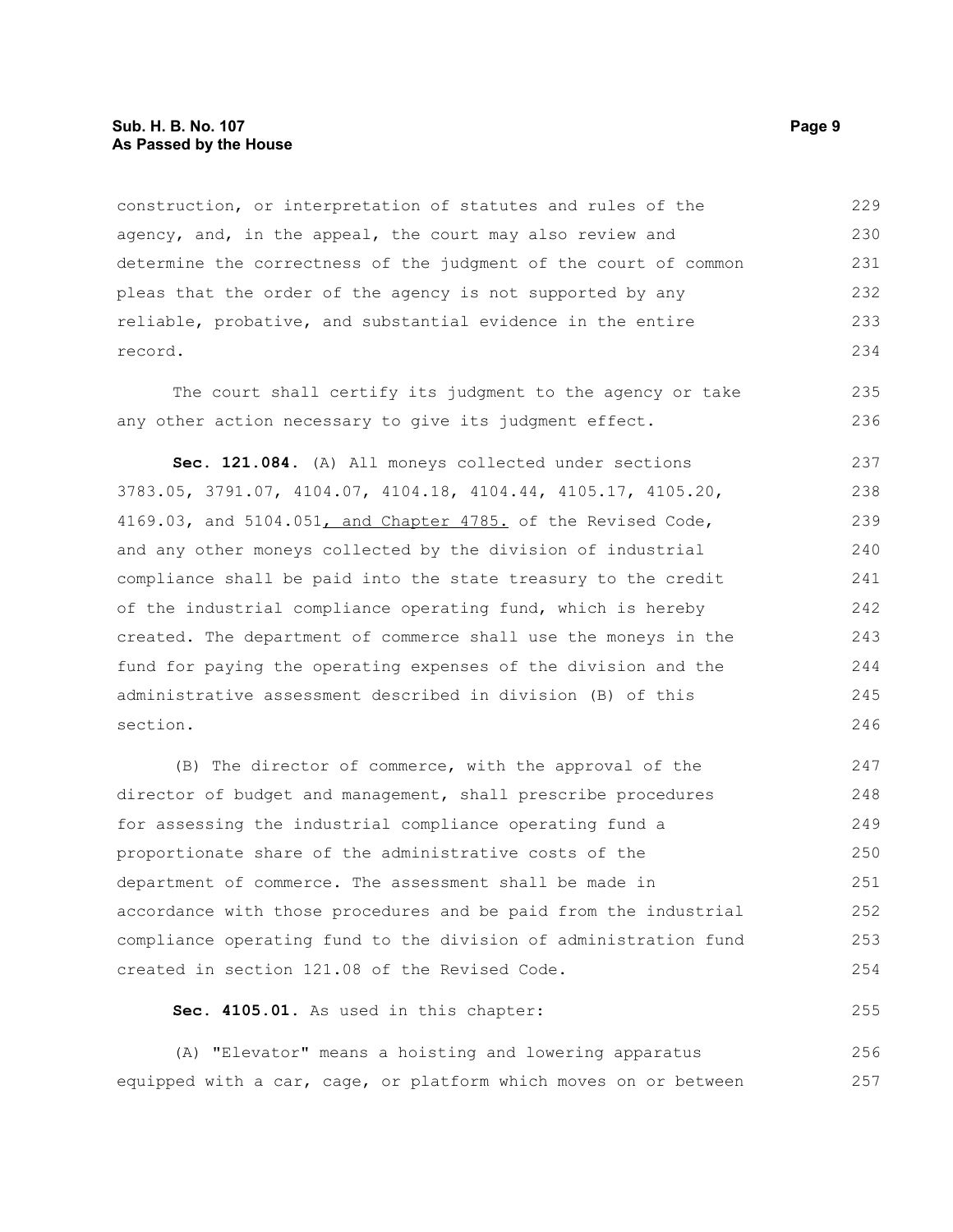permanent rails or guides and serves two or more fixed landings in a building or structure to which section 3781.06 of the Revised Code applies or in a private residence. "Elevator" includes dumb-waiters other than hand-powered dumb-waiters, escalators, manlifts, moving walks, of the endless belt type, other lifting or lowering apparatus permanently installed on or between rails or guides, and all equipment, machinery, and construction related to any elevator; but does not include construction hoists and other similar temporary lifting or lowering apparatuses, ski lifts, chairlifts installed in a private residence, a lifting device installed in a showroom for demonstration purposes only, traveling, portable amusement rides or devices that are not affixed to a permanent foundation, or nonportable amusement rides or devices that are affixed to a permanent foundation. 258 259 260 261 262 263 264 265 266 267 268 269 270 271 272

(B) "Passenger elevator" means an elevator that is designed to carry persons to its contract capacity. 273 274

(C) "Freight elevator" means an elevator normally used for carrying freight and on which only the operator and employees in the pursuit of their duties, by the permission of the employer, are allowed to ride. 275 276 277 278

(D) "Gravity elevator" means an elevator utilizing gravity to move.

(E) "General inspector" means a state inspector examined and hired to inspect elevators and lifting apparatus for that state. 281 282 283

(F) "Special inspector" means an inspector examined and commissioned by the superintendent of industrial compliance to inspect elevators and lifting apparatus in the state. 284 285 286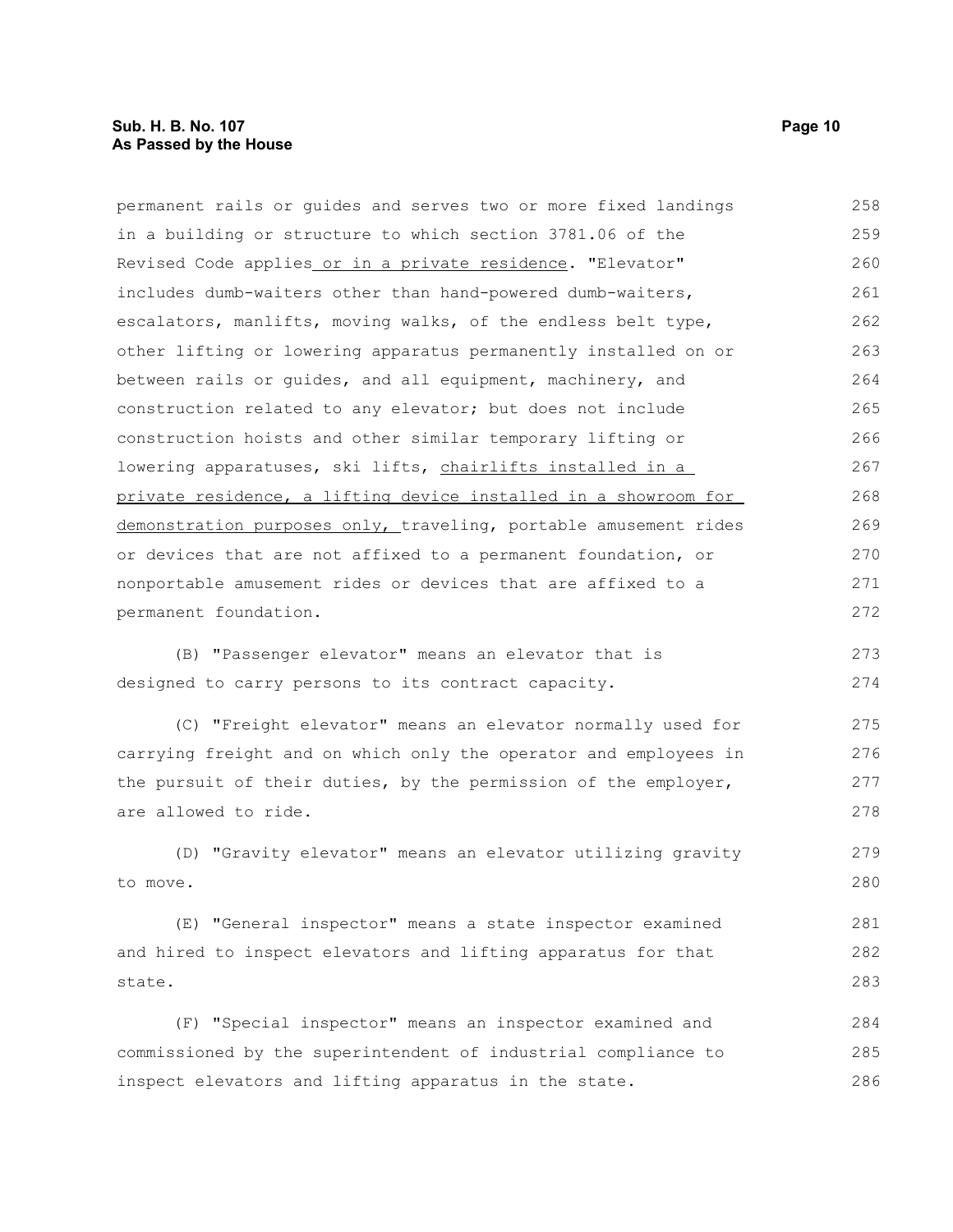| (G) "Inspector" means either a general or special                                          | 287 |
|--------------------------------------------------------------------------------------------|-----|
| inspector.                                                                                 | 288 |
| (H) "Private residence" has the same meaning as in section                                 | 289 |
| 4785.01 of the Revised Code.                                                               | 290 |
| Sec. 4105.10. (A) Except as provided in division (B) of                                    | 291 |
| this section, elevators shall be inspected in accordance with                              | 292 |
| the following:                                                                             | 293 |
|                                                                                            |     |
| (1) Every passenger elevator, escalator, moving walk, and                                  | 294 |
| freight elevator, including gravity elevators, shall be                                    | 295 |
| inspected twice every twelve months.                                                       | 296 |
| $\overline{(B) - (2)}$ Power dumb-waiters, hoists, and other lifting or                    | 297 |
| lowering apparatus, not designed to carry persons, permanently                             | 298 |
| installed, either on or between rails or guides, shall be                                  | 299 |
| inspected at least once every twelve months.                                               | 300 |
| $\left(\frac{1}{2} - \frac{1}{2}\right)$ The board of building standards may designate, by | 301 |
| rule, classifications of passenger elevators with a capacity of                            | 302 |
| seven hundred fifty pounds or less that shall be inspected once                            | 303 |
| every twelve months.                                                                       | 304 |
| (B) Division (A) of this section does not apply to an                                      | 305 |
| elevator installed in a private residence.                                                 | 306 |
| Sec. 4105.30. (A) It shall be the responsibility of the                                    | 307 |
| owner of all conveyances to have an elevator contractor licensed                           | 308 |
| under Chapter 4785. of the Revised Code ensure that the required                           | 309 |
| tests are performed at intervals in compliance with the ASME                               | 310 |
| A17.1/CSA B44 Appendix N, ASME A18.1, and ASCE 21. All tests                               | 311 |
| shall be performed by an elevator mechanic licensed under                                  | 312 |
| Chapter 4785. of the Revised Code.                                                         | 313 |
| (B) As used in this section, "ASME A17.1," "ASME A18.1,"                                   | 314 |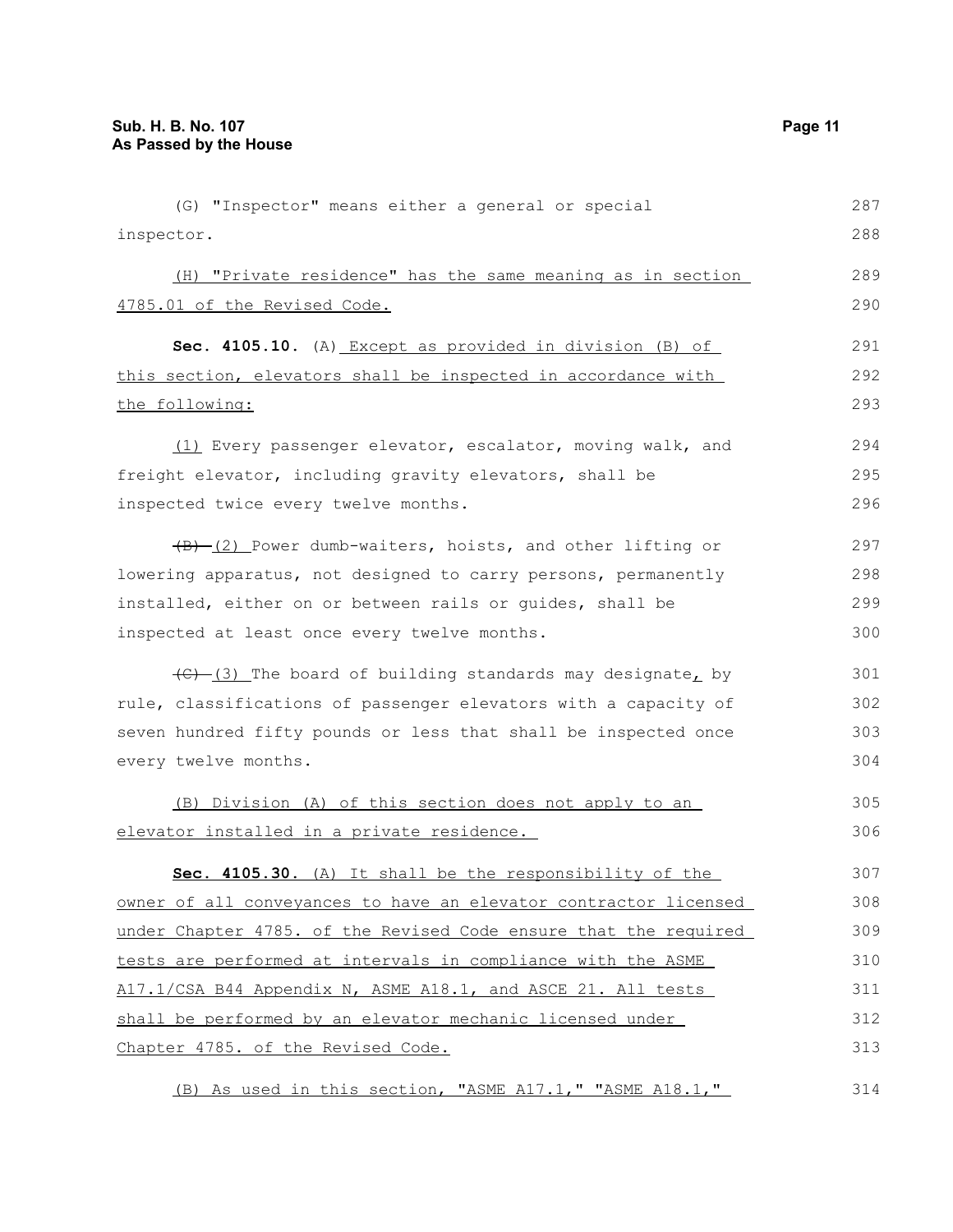| "ASCE 21," and "conveyance" have the same meanings as in section | 315 |
|------------------------------------------------------------------|-----|
| 4785.01 of the Revised Code.                                     | 316 |
| Sec. 4785.01. (A) As used in this chapter:                       | 317 |
| (1) "Automated people mover" means an installation as            | 318 |
| <u>defined in the automated people mover standards.</u>          | 319 |
| (2) "Automated people mover standards" means the standards       | 320 |
| adopted by the American society of civil engineers commonly      | 321 |
| <u>referred to as ASCE 21.</u>                                   | 322 |
| (3) "Belt manlifts safety standards" means the safety            | 323 |
| standards adopted by the American society of mechanical          | 324 |
| engineers commonly referred to as ASME A90.1.                    | 325 |
| (4) "Business entity" includes a sole proprietorship,            | 326 |
| partnership, and corporation.                                    | 327 |
| (5) "Cableways, cranes, derricks, hoists, hooks, jacks,          | 328 |
| and slings safety standards" means the safety standards adopted  | 329 |
| by the American society of mechanical engineers commonly         | 330 |
| referred to as ASME B30.                                         | 331 |
| (6) "Conveyance" means any means of transportation subject       | 332 |
| to the jurisdiction of this chapter, as described in division    | 333 |
| (A) of section 4785.02 of the Revised Code.                      | 334 |
| "Conveyance services" means erecting, constructing,<br>(7)       | 335 |
| installing, altering, servicing, repairing, dismantling,         | 336 |
| removing, or maintaining a conveyance.                           | 337 |
| (8) "Conveyors, cableways, and related equipment safety          | 338 |
| code" means the safety code adopted by the American society of   | 339 |
| mechanical engineers commonly referred to as ASME B20.1.         | 340 |
| (9) "Elevator" means a conveyance defined as an elevator         | 341 |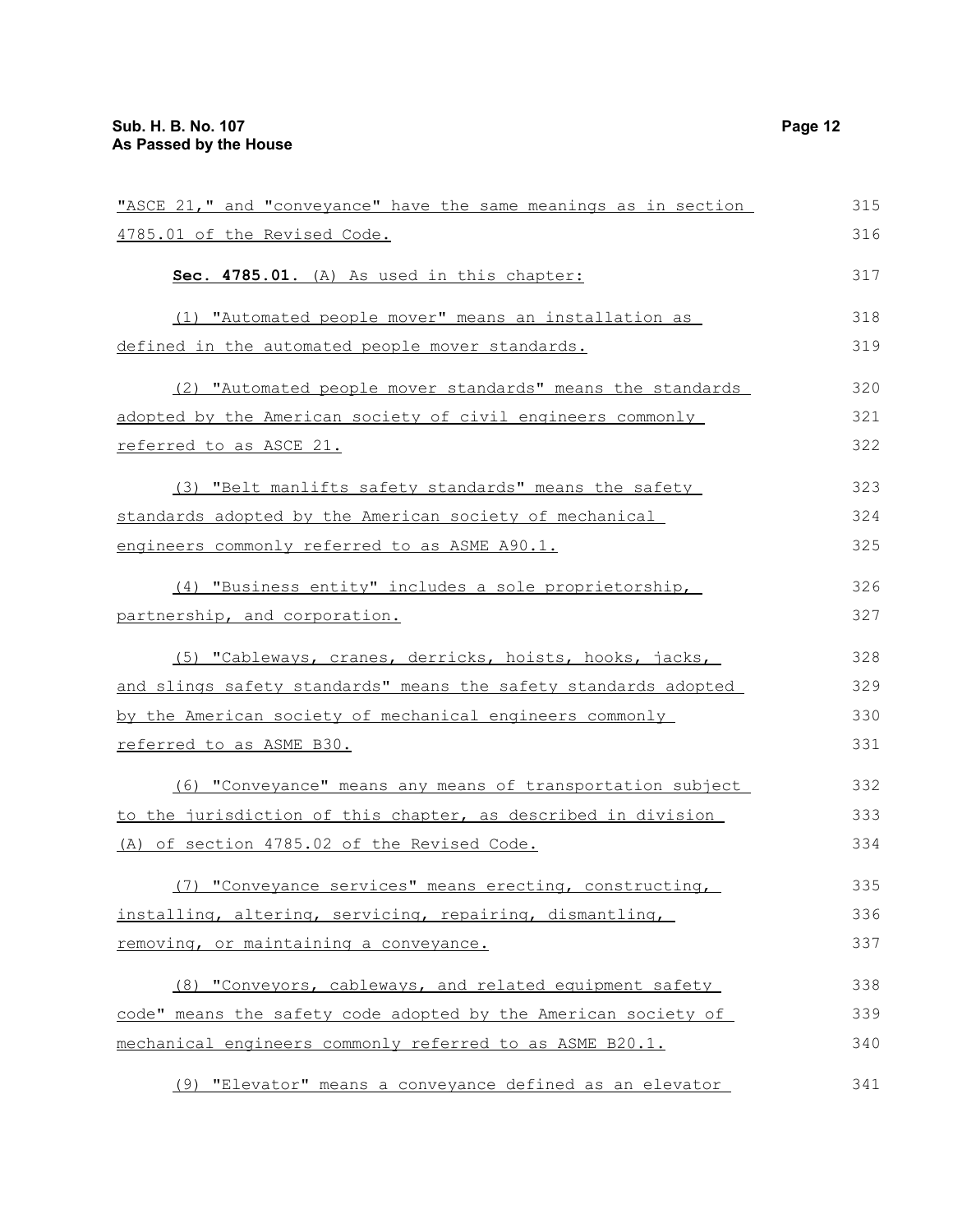| in the elevators and escalators safety code and the platform   | 342 |
|----------------------------------------------------------------|-----|
| lifts and stairway chairlifts safety standards.                | 343 |
| (10) "Elevator contractor" means any business entity that      | 344 |
| has been issued an elevator contractor's license under this    | 345 |
| chapter and that is engaged in the business of providing       | 346 |
| conveyance services.                                           | 347 |
| (11) "Elevator mechanic" means any individual who has been     | 348 |
| issued an elevator mechanic's license under this chapter.      | 349 |
| (12) "Elevator mechanic's license" means a license issued      | 350 |
| by the division authorizing the holder to provide conveyance   | 351 |
| services and perform electrical work on conveyances.           | 352 |
| (13) "Elevators and escalators safety code" means the          | 353 |
| safety code adopted by the American society of mechanical      | 354 |
| engineers commonly referred to as ASME A17.1/CSA B44.          | 355 |
| (14) "Escalator" means a conveyance defined as an              | 356 |
| escalator in the elevators and escalators safety code.         | 357 |
| (15) "Material alteration" means an alteration, as defined     | 358 |
| <u>in the standards related to the item altered.</u>           | 359 |
| (16) "Material hoists safety requirements" means the           | 360 |
| safety requirements adopted by the American national standards | 361 |
| institute commonly referred to as ANSI/ASSP A10.5.             | 362 |
| (17) "Moving walk" means a moving walk as defined in the       | 363 |
| elevators and escalators safety code.                          | 364 |
| (18) "Platform lifts and stairway chairlifts safety            | 365 |
| standards" means the safety standard adopted by the American   | 366 |
| society of mechanical engineers commonly referred to as ASME   | 367 |
| <u>A18.1.</u>                                                  | 368 |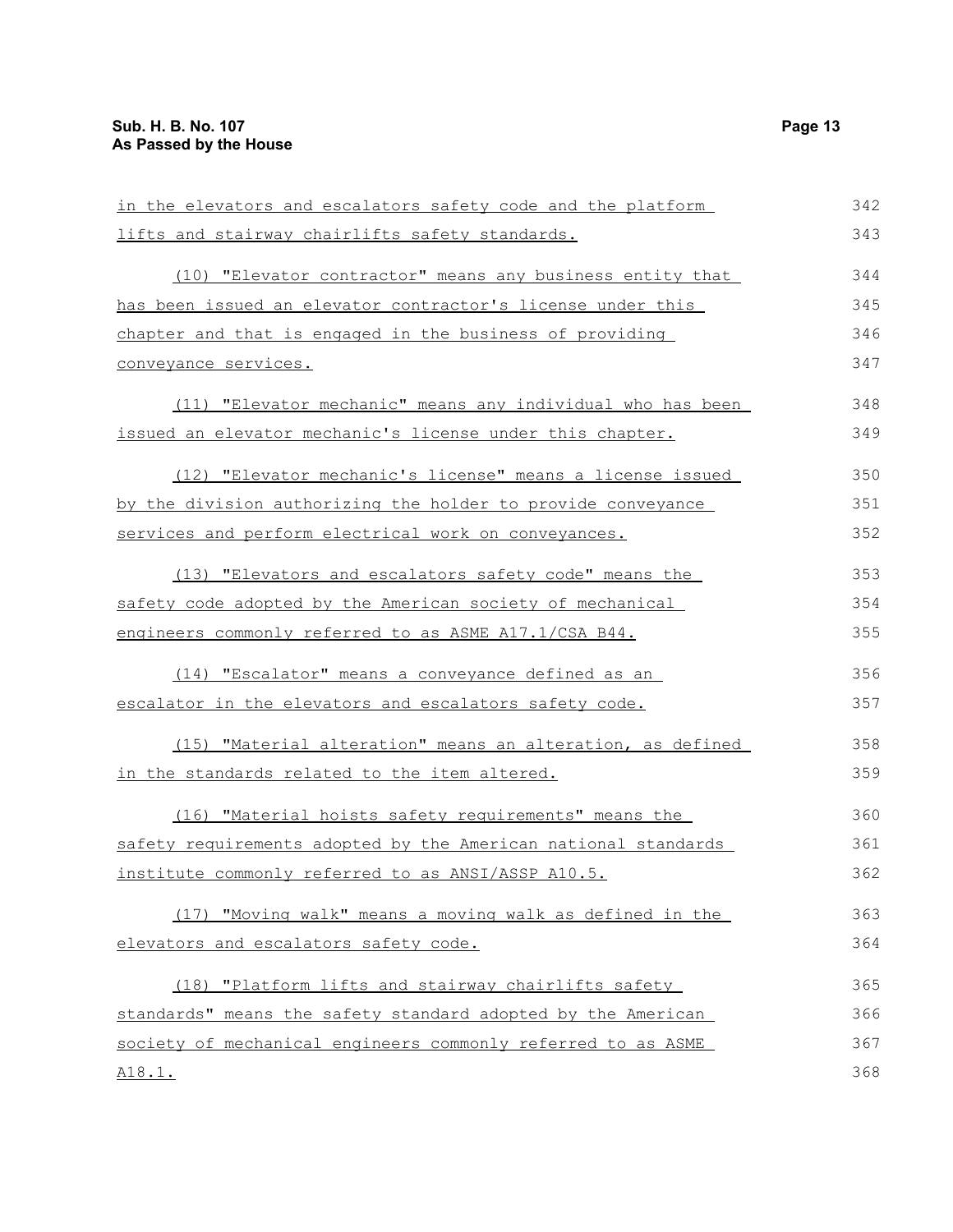| (19) "Powered industrial trucks safety standards" means          | 369 |
|------------------------------------------------------------------|-----|
| the safety standards adopted by the American national standards  | 370 |
| institute commonly referred to as ANSI/ITSDF B56.                | 371 |
| (20) "Powered platforms for building maintenance safety          | 372 |
| standards" means the standards adopted by the American society   | 373 |
| of mechanical engineers commonly referred to as ASME 120.1.      | 374 |
| (21) "Private residence" means a distinct building or a          | 375 |
| unit in a multiple dwelling building that is occupied by members | 376 |
| of a single-family unit.                                         | 377 |
| (22) "Repair" means a repair as defined in the appropriate       | 378 |
| reference standard that does not require a permit.               | 379 |
| (23) "Vehicle-mounted elevating and rotating work                | 380 |
| platforms standards" means the standards adopted by the American | 381 |
| national standards institute and commonly referred to as         | 382 |
| <u>ANSI/SAIA A92.</u>                                            | 383 |
| (B) For any term found in this chapter that is not defined       | 384 |
| in this section, the corresponding definition found in the       | 385 |
| appropriate standard shall be used.                              | 386 |
| (C) If a standard referenced in this chapter is replaced         | 387 |
| by a successor standard, then that successor shall be referenced | 388 |
| for purposes of interpreting this chapter.                       | 389 |
| Sec. 4785.02. (A) This chapter shall be used to requlate         | 390 |
| the individuals and entities performing construction, testing,   | 391 |
| maintenance, alteration, and repair of the following equipment,  | 392 |
| associated parts, and hoistways:                                 | 393 |
| (1) Hoisting and lowering mechanisms equipped with a car         | 394 |
| or platform that moves between two or more landings, including   | 395 |
| both of the following:                                           | 396 |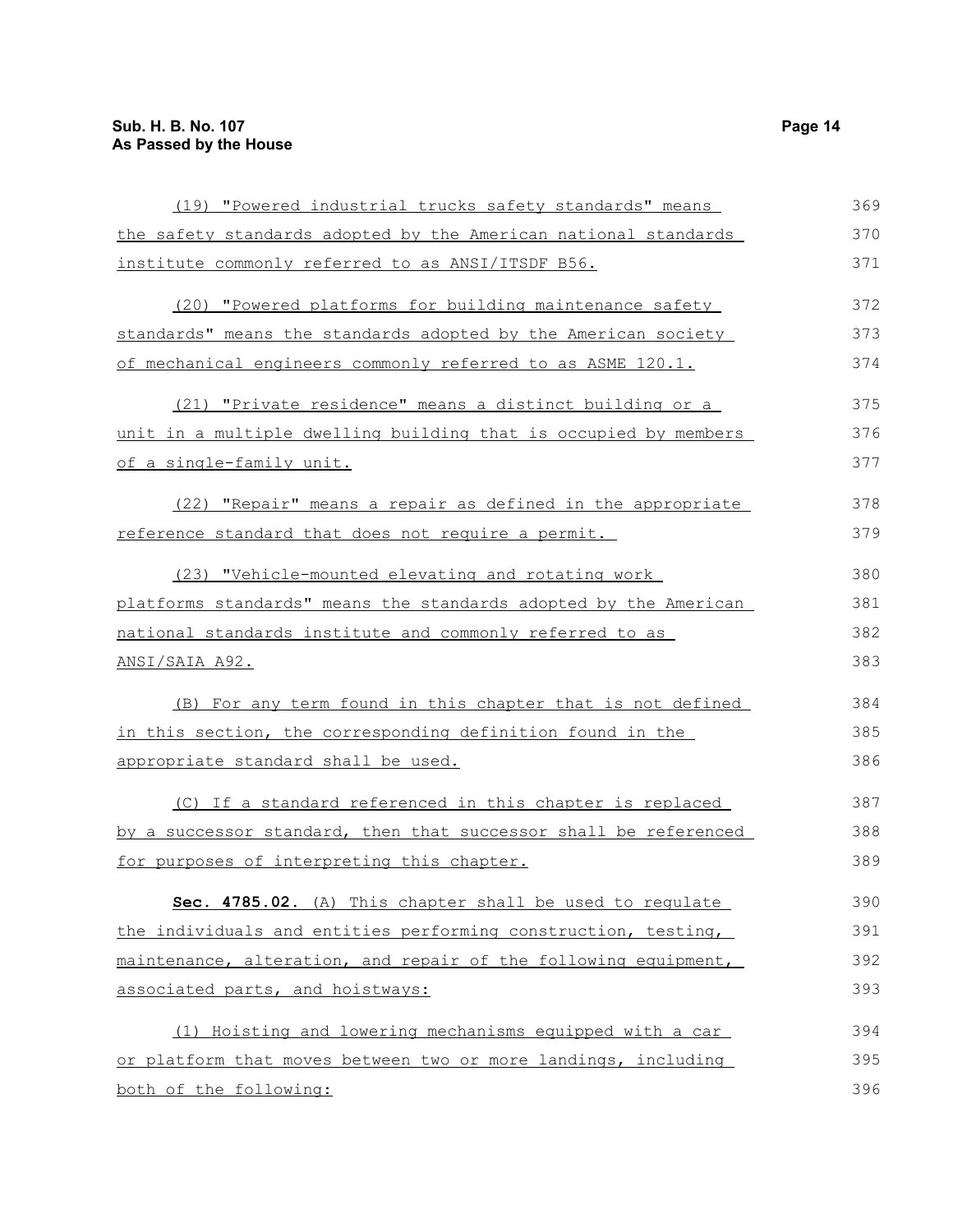| (a) Elevators;                                                 | 397 |
|----------------------------------------------------------------|-----|
| (b) Platform lifts.                                            | 398 |
| (2) Power-driven stairways and walkways for carrying           | 399 |
| persons between landings, including both of the following:     | 400 |
| (a) Escalators;                                                | 401 |
| (b) Moving walks.                                              | 402 |
| (3) Hoisting and lowering mechanisms equipped with a car       | 403 |
| that serves two or more landings and is restricted to the      | 404 |
| carrying of material by its limited size or limited access to  | 405 |
| the car, including both of the following:                      | 406 |
| (a) Dumbwaiters;                                               | 407 |
| (b) Material lifts and dumbwaiters with automatic transfer     | 408 |
| devices.                                                       | 409 |
| (4) Automatic guided transit vehicles on guideways with an     | 410 |
| exclusive right-of-way, including automated people movers.     | 411 |
| (B) This chapter shall not be used to regulate any of the      | 412 |
| following:                                                     | 413 |
| (1) Material hoists within the scope of the material           | 414 |
| hoists safety requirements;                                    | 415 |
| (2) Manlifts within the scope of the belt manlifts safety      | 416 |
| standards;                                                     | 417 |
| (3) Mobile scaffolds, towers, and platforms within the         | 418 |
| scope of the vehicle-mounted elevating and rotating work       | 419 |
| platforms standards;                                           | 420 |
| (4) Powered platforms and equipment for exterior and           | 421 |
| interior maintenance within the scope of the powered platforms | 422 |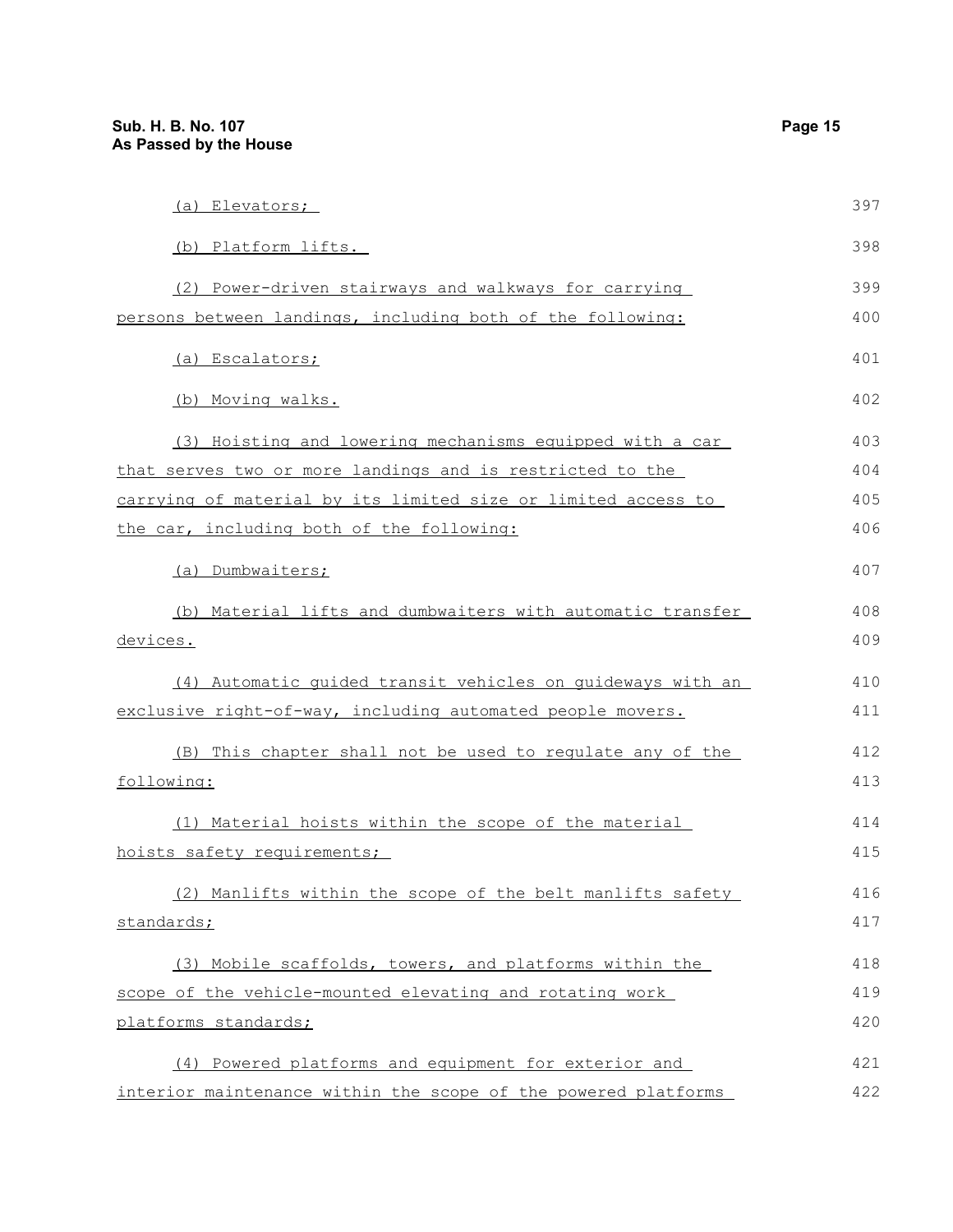for building maintenance safety standards; (5) Conveyors and related equipment within the scope of the conveyors, cableways, and related equipment safety code; (6) Cranes, derricks, hoists, hooks, jacks, and slings within the scope of cableways, cranes, derricks, hoists, hooks, jacks, and slings safety standards; (7) Industrial trucks within the scope of the powered industrial trucks safety standards; (8) Portable equipment, except for portable escalators which are covered by the elevators and escalators safety code; (9) Tiering or piling machines used to move materials to and from storage located and operating entirely within one story; (10) Equipment for feeding or positioning materials at machine tools, printing presses, and similar machines; (11) Skip or furnace hoists; (12) Wharf ramps; (13) Railroad car lifts or dumpers; (14) Line jacks, false cars, shafters, moving platforms, and similar equipment used for installing an elevator by a contractor licensed in this state; (15) Chairlifts; (16) Any conveyance installed in a showroom that is for demonstration purposes only. **Sec. 4785.021.** The general assembly's intent in amending sections 119.12, 121.084, 4105.01, and 4105.10 of the Revised 423 424 425 426 427 428 429 430 431 432 433 434 435 436 437 438 439 440 441 442 443 444 445 446 447 448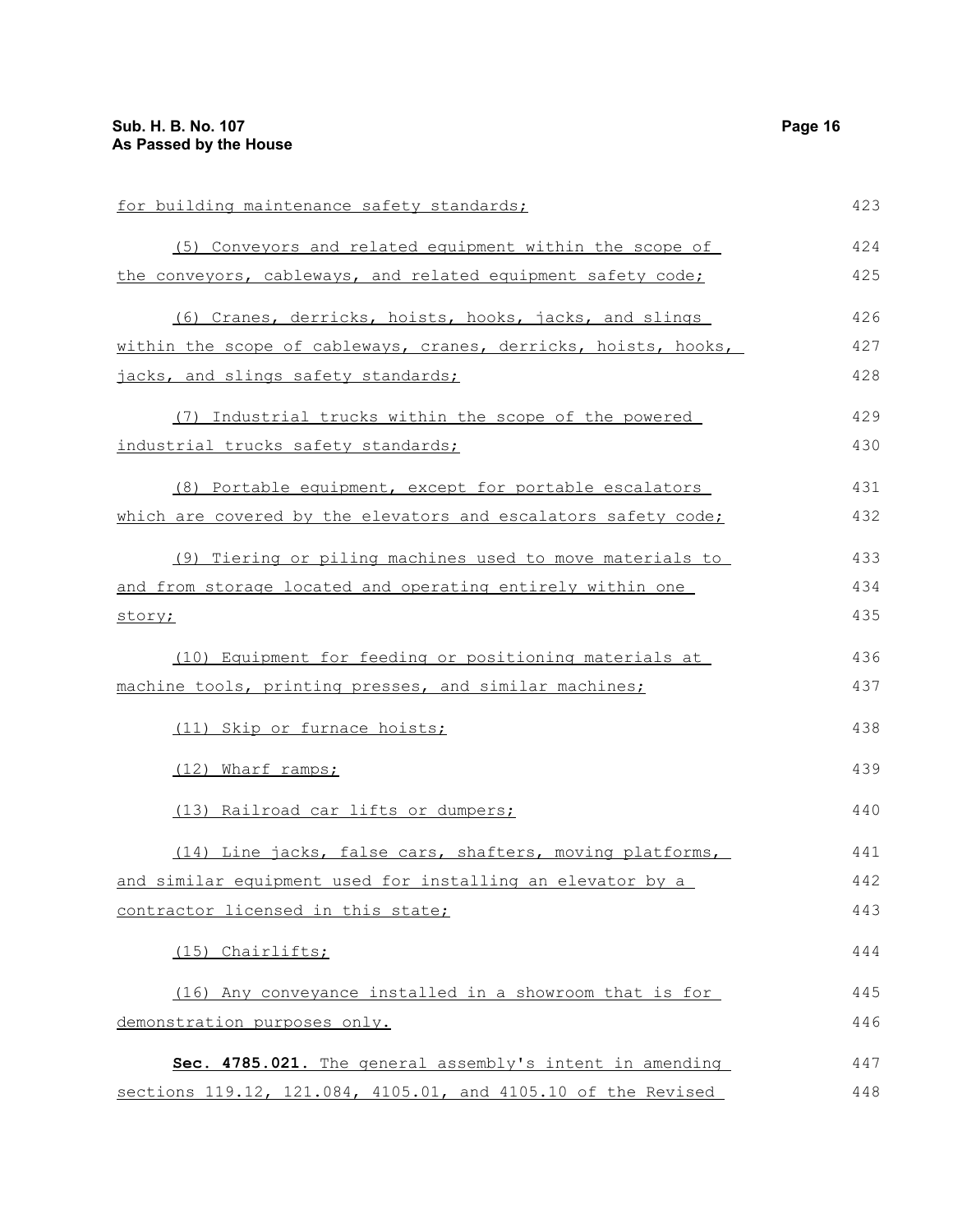| Code and in enacting section 4105.30 and Chapter 4785. of the         | 449 |
|-----------------------------------------------------------------------|-----|
| Revised Code is to provide for the safety of installers,              | 450 |
| maintainers, and users of elevators and other conveyances, as         | 451 |
| <u>well as to promote public safety awareness regarding the same.</u> | 452 |
| <u>The use of unsafe and defective lifting devices imposes a</u>      | 453 |
| substantial probability of serious and preventable injury to          | 454 |
| employees and the public. The prevention of these injuries and        | 455 |
| protection of employees and the public from unsafe conditions is      | 456 |
| <u>in the best interest of the people of this state. Elevator</u>     | 457 |
| personnel performing work covered by H.B. 107 of the 134th            | 458 |
| General Assembly shall, by documented training, experience, or        | 459 |
| both, be familiar with the operation and safety functions of the      | 460 |
| components and equipment. Training and experience shall               | 461 |
| guarantee the ability to recognize the safety hazards and             | 462 |
| perform the procedures to which they are assigned in conformance      | 463 |
| with the requirements of section 4105.10 of the Revised Code, as      | 464 |
| amended by H.B. 107 of the 134th General Assembly, and Chapter        | 465 |
| 4785. of the Revised Code, as enacted by H.B. 107 of the 134th        | 466 |
| General Assembly. These sections shall be considered the minimum      | 467 |
| standard for elevator and conveyance personnel.                       | 468 |
| Sec. 4785.03. (A) Except as provided in divisions (C) and             | 469 |
| (D) of this section, no individual shall provide conveyance           | 470 |
| services in buildings or structures unless that individual is a       | 471 |
| licensed elevator mechanic and one of the following applies:          | 472 |
| (1) The elevator mechanic is working for a licensed                   | 473 |
| elevator contractor.                                                  | 474 |
|                                                                       |     |
| (2) The elevator mechanic is a sole proprietor who holds              | 475 |
| an elevator contractor's license.                                     | 476 |
| (3) The elevator mechanic is a member of a partnership                | 477 |
| that holds an elevator contractor's license.                          | 478 |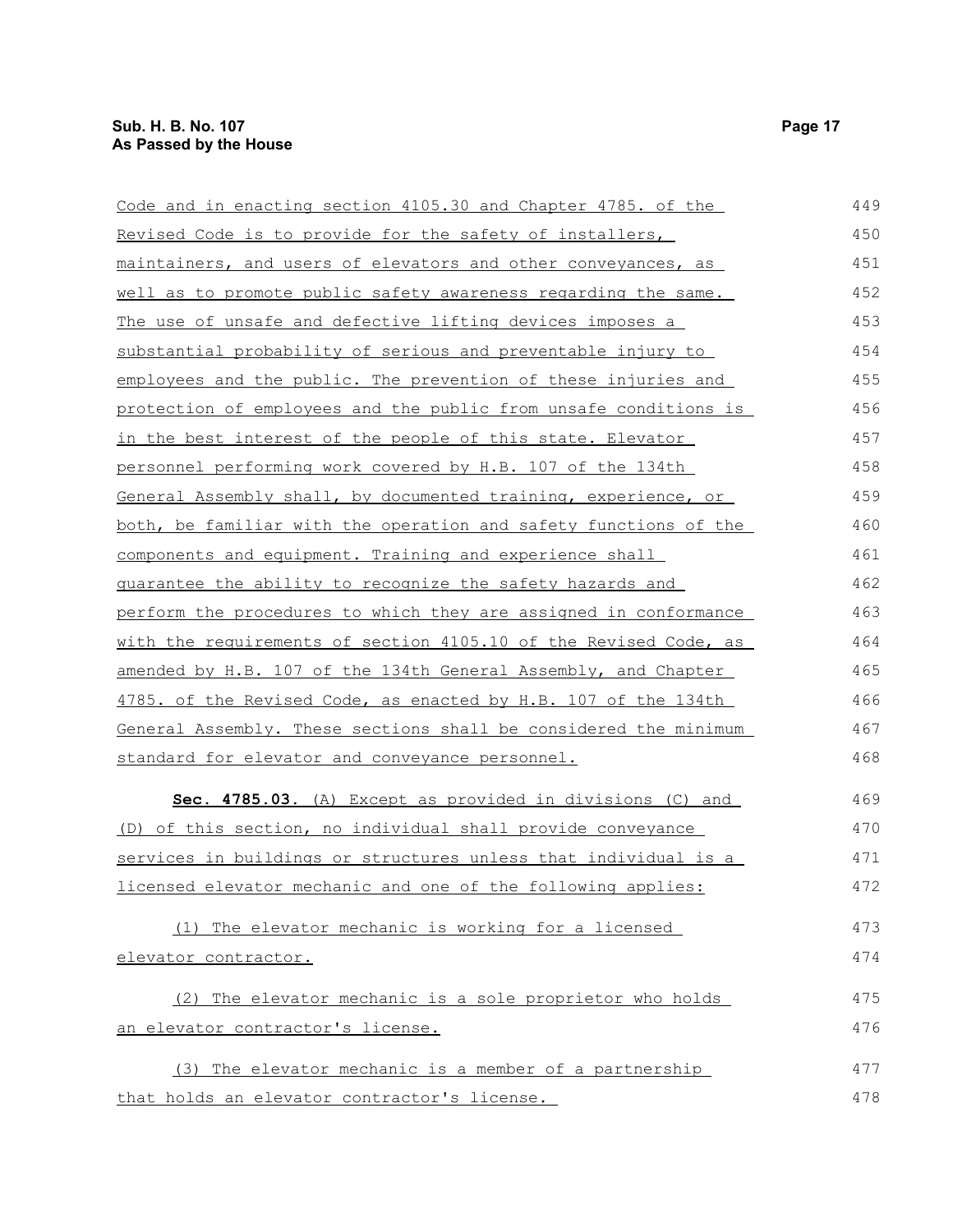| (B) (1) No individual shall wire any conveyance, from the       | 479 |
|-----------------------------------------------------------------|-----|
| mainline feeder terminals on the controller, unless that        | 480 |
| individual is a licensed elevator mechanic and one of the       | 481 |
| following applies:                                              | 482 |
| (a) The elevator mechanic is working for a licensed             | 483 |
| elevator contractor.                                            | 484 |
| (b) The elevator mechanic is a sole proprietor who holds        | 485 |
| <u>an elevator contractor's license.</u>                        | 486 |
| (c) The elevator mechanic is a member of a partnership          | 487 |
| <u>that holds an elevator contractor's license.</u>             | 488 |
| (2) No other license shall be required to wire a                | 489 |
| conveyance.                                                     | 490 |
| (C) An individual or business entity providing conveyance       | 491 |
| services, including wiring a conveyance, exclusively in private | 492 |
| residences is not required to obtain a license under this       | 493 |
| chapter.                                                        | 494 |
| (D)(1) Except as provided in division (D)(2) of this            | 495 |
| section, an individual or business entity shall not dismantle a | 496 |
| conveyance unless licensed under this chapter.                  | 497 |
| (2) Division (D)(1) of this section does not apply to a         | 498 |
| conveyance that is to be destroyed as a result of a complete    | 499 |
| demolition of a secured building or structure or where the      | 500 |
| hoistway or wellway is demolished back to the basic support     | 501 |
| structure and where no access is permitted therein.             | 502 |
| Sec. 4785.04. (A) Any business entity wishing to provide        | 503 |
| conveyance services shall apply for an elevator contractor's    | 504 |
| license with the division of industrial compliance within the   | 505 |
| department of commerce on a form provided by the division.      | 506 |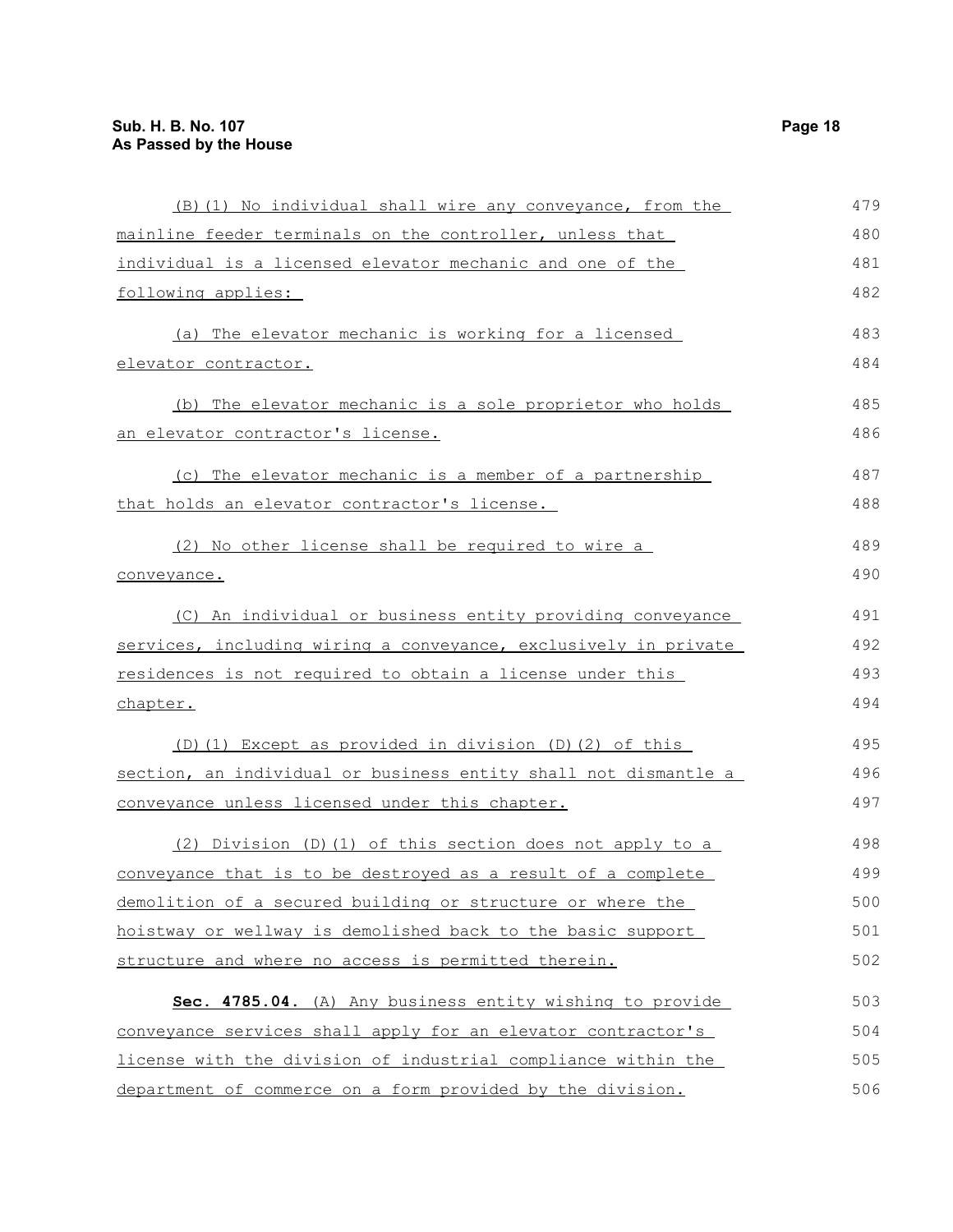| (B) Any individual wishing to provide conveyance services        | 507 |
|------------------------------------------------------------------|-----|
| shall apply for an elevator mechanic's license with the division | 508 |
| on a form provided by the division.                              | 509 |
| (C) An application made under this section shall contain         | 510 |
| all of the following:                                            | 511 |
| (1) (a) If an applicant is an individual or sole                 | 512 |
| proprietor, the name, residence address, and business address of | 513 |
| the applicant;                                                   | 514 |
| (b) If an applicant is a partnership, the name, residence        | 515 |
| address, and business address of each partner;                   | 516 |
| (c) If an applicant is a domestic corporation, the name          | 517 |
| and business address of the corporation and the name and         | 518 |
| residence address of the principal officer of the corporation;   | 519 |
| (d) If the applicant is a corporation other than a               | 520 |
| domestic corporation, the name and address of an agent located   | 521 |
| in this state who shall be authorized to accept service of       | 522 |
| process and official notices.                                    | 523 |
| (2) The number of years the applicant has engaged in the         | 524 |
| business of conveyance services;                                 | 525 |
| (3) If the applicant is applying for an elevator                 | 526 |
| contractor's license, both of the following:                     | 527 |
| (a) The approximate number of individuals, if any, to be         | 528 |
| employed by the applicant, and if applicable, satisfactory       | 529 |
| evidence that the employees are or will be covered by workers'   | 530 |
| compensation insurance in accordance with section 4785.07 of the | 531 |
| Revised Code;                                                    | 532 |
| (b) Satisfactory evidence that the applicant and all             | 533 |
| employees are, or will be, covered by general liability,         | 534 |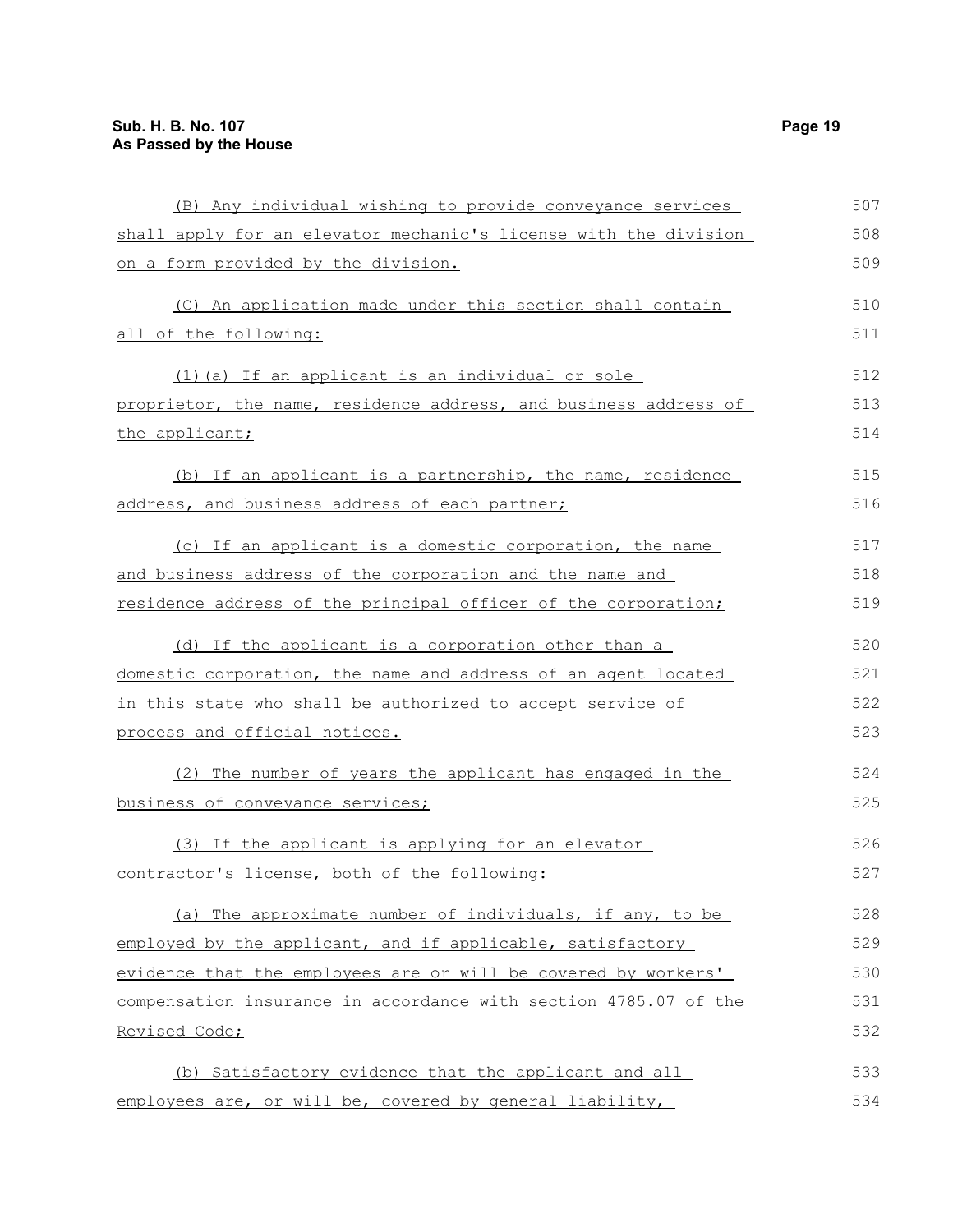| personal injury, and property damage insurance in accordance     | 535 |
|------------------------------------------------------------------|-----|
| with section 4785.07 of the Revised Code.                        | 536 |
| (4) A description of the criminal convictions and pleas of       | 537 |
| guilty of the applicants and each employee, if any, as verified  | 538 |
| by a criminal records check;                                     | 539 |
| (5) Such other information as the division considers             | 540 |
| appropriate.                                                     | 541 |
| (D) The division may issue an elevator mechanic's license        | 542 |
| to an applicant only if that applicant has demonstrated one of   | 543 |
| the following qualifications:                                    | 544 |
| (1) An acceptable combination of documented experience and       | 545 |
| education credits, as follows:                                   | 546 |
| (a) Not less than three years of work experience in the          | 547 |
| elevator industry, in construction, maintenance, service,        | 548 |
| repair, or any combination thereof, as verified by current and   | 549 |
| previous employers licensed to do business in this state;        | 550 |
| (b) Satisfactory completion of a written examination             | 551 |
| administered by the division, or by a testing agency approved by | 552 |
| the division, on the most recent referenced codes and standards. | 553 |
| (2) (a) Acceptable proof that the applicant has worked as        | 554 |
| an elevator construction, maintenance, or repair person,         | 555 |
| consisting of having worked without direct and immediate         | 556 |
| supervision for an elevator contractor authorized to do business | 557 |
| in this state for a period of not less than three years          | 558 |
| immediately prior to the effective date of this section;         | 559 |
| (b) An applicant seeking to establish qualifications             | 560 |
| pursuant to division (D)(2)(a) of this section shall apply       | 561 |
| within one year after the effective date of this section.        | 562 |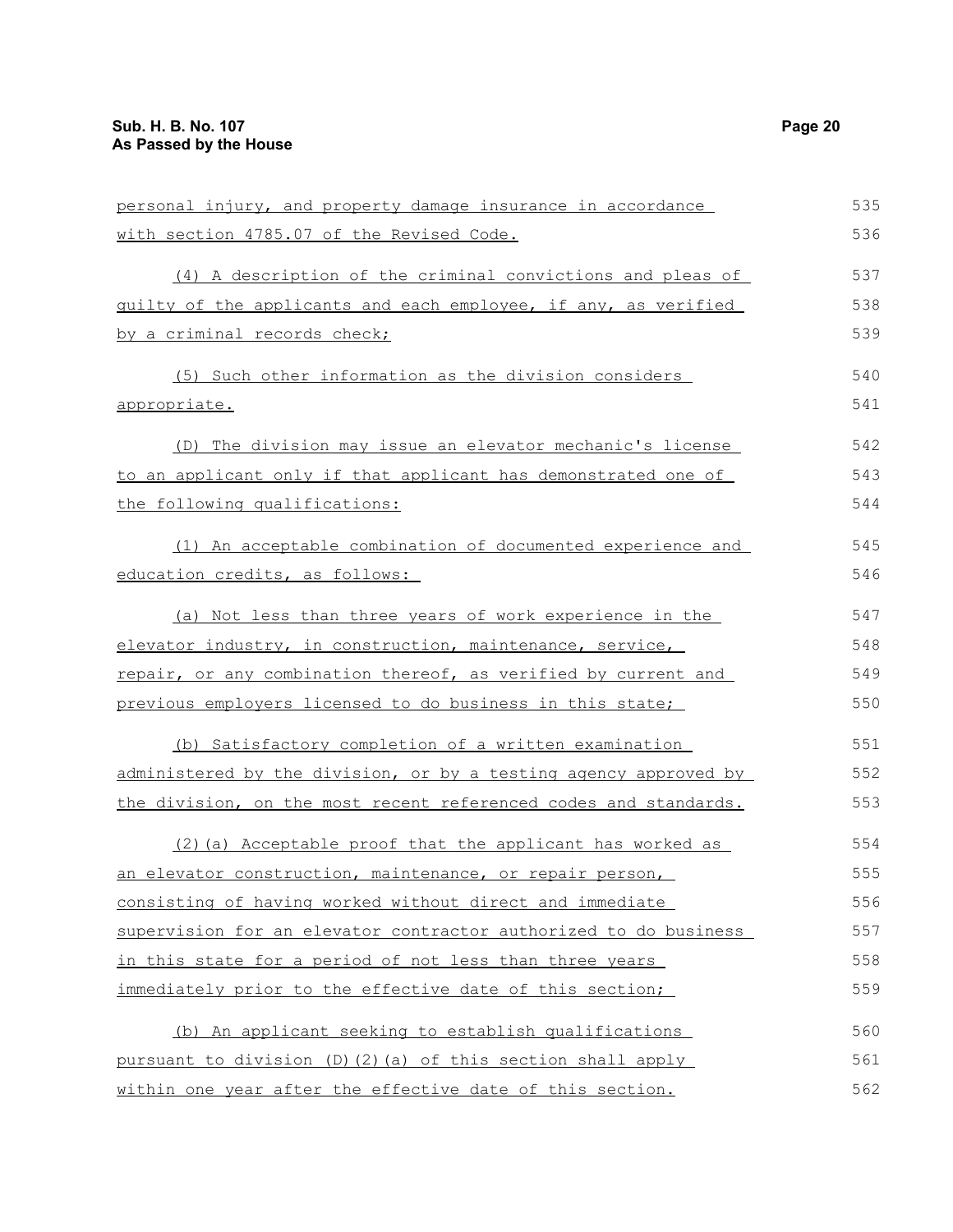| (3) A certificate of completion or other evidence of             | 563 |
|------------------------------------------------------------------|-----|
| having successfully passed the mechanic examination of a         | 564 |
| nationally recognized training program for the elevator          | 565 |
| industry, such as the national elevator industry educational     | 566 |
| program or the certified elevator technician program of the      | 567 |
| national association of elevator contractors;                    | 568 |
| (4) A certificate of completion of an apprenticeship             | 569 |
| program for elevator mechanics that has standards substantially  | 570 |
| equal to those of this chapter and is registered with the bureau | 571 |
| of apprenticeship and training, United States department of      | 572 |
| labor, or a state apprenticeship council;                        | 573 |
| (5) A valid license from a state having standards                | 574 |
| substantially equal to those of this chapter, upon application   | 575 |
| and without examination.                                         | 576 |
| (E) The division shall not issue an elevator mechanic's          | 577 |
| license to any applicant to which any of the following apply:    | 578 |
| (1) The applicant has been convicted of or pleaded guilty        | 579 |
| or no contest to a disqualifying offense specified on the list   | 580 |
| the division adopts pursuant to division (B) of section 9.79 of  | 581 |
| the Revised Code and the division determines that the license    | 582 |
| should be denied using the process described in section 9.79 of  | 583 |
| <u>the Revised Code.</u>                                         | 584 |
| (2) The applicant has violated any provision of this             | 585 |
| chapter.                                                         | 586 |
| (3) The applicant has violated any rule adopted pursuant         | 587 |
| to this chapter.                                                 | 588 |
| (4) The applicant has demonstrated incompetence or               | 589 |
| untrustworthiness.                                               | 590 |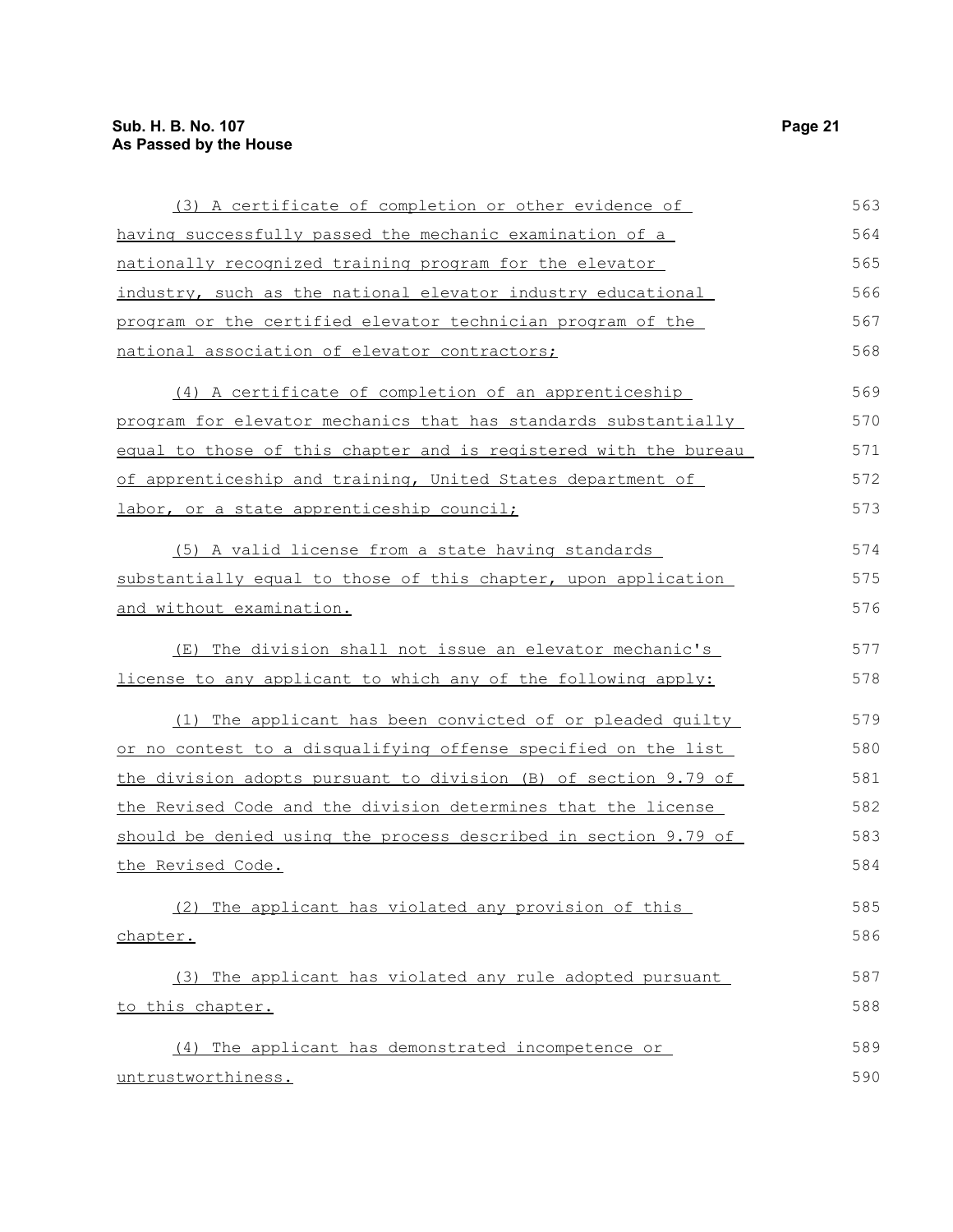| (5) The applicant has engaged in fraud, misrepresentation,       | 591 |
|------------------------------------------------------------------|-----|
| or deception in the conduct of business.                         | 592 |
| (6) The applicant has obtained or attempted to obtain a          | 593 |
| license or renewal of such license pursuant to this chapter by   | 594 |
| means of fraud, deception, or misrepresentation.                 | 595 |
| (7) The applicant has obtained or attempted to obtain an         | 596 |
| order, ruling, or authorization from the division by means of    | 597 |
| fraud or misrepresentation.                                      | 598 |
| (F) (1) The division may issue an elevator contractor's          | 599 |
| license to a business entity only if the applicant has in its    | 600 |
| employ a licensed elevator mechanic and has proof of compliance  | 601 |
| with the insurance requirements prescribed in section 4785.07 of | 602 |
| the Revised Code.                                                | 603 |
| (2) The division may issue an elevator contractor's              | 604 |
| license to an applicant that holds a valid license from a state  | 605 |
| having standards substantially equal to those of this chapter.   | 606 |
| (G) Upon approval of an application made under this              | 607 |
| section, the division shall issue a license to the applicant.    | 608 |
| (H) Any license issued under this section is valid for a         | 609 |
| period of two years and may be renewed.                          | 610 |
| Sec. 4785.041. (A) The division of industrial compliance         | 611 |
| within the department of commerce may renew a license issued     | 612 |
| under section 4785.04 of the Revised Code if the licensee does   | 613 |
| all of the following:                                            | 614 |
| (1) Submits an application for license renewal on a form         | 615 |
| prescribed by the division;                                      | 616 |
| (2) Pays the license renewal fee established by the              | 617 |
| division;                                                        | 618 |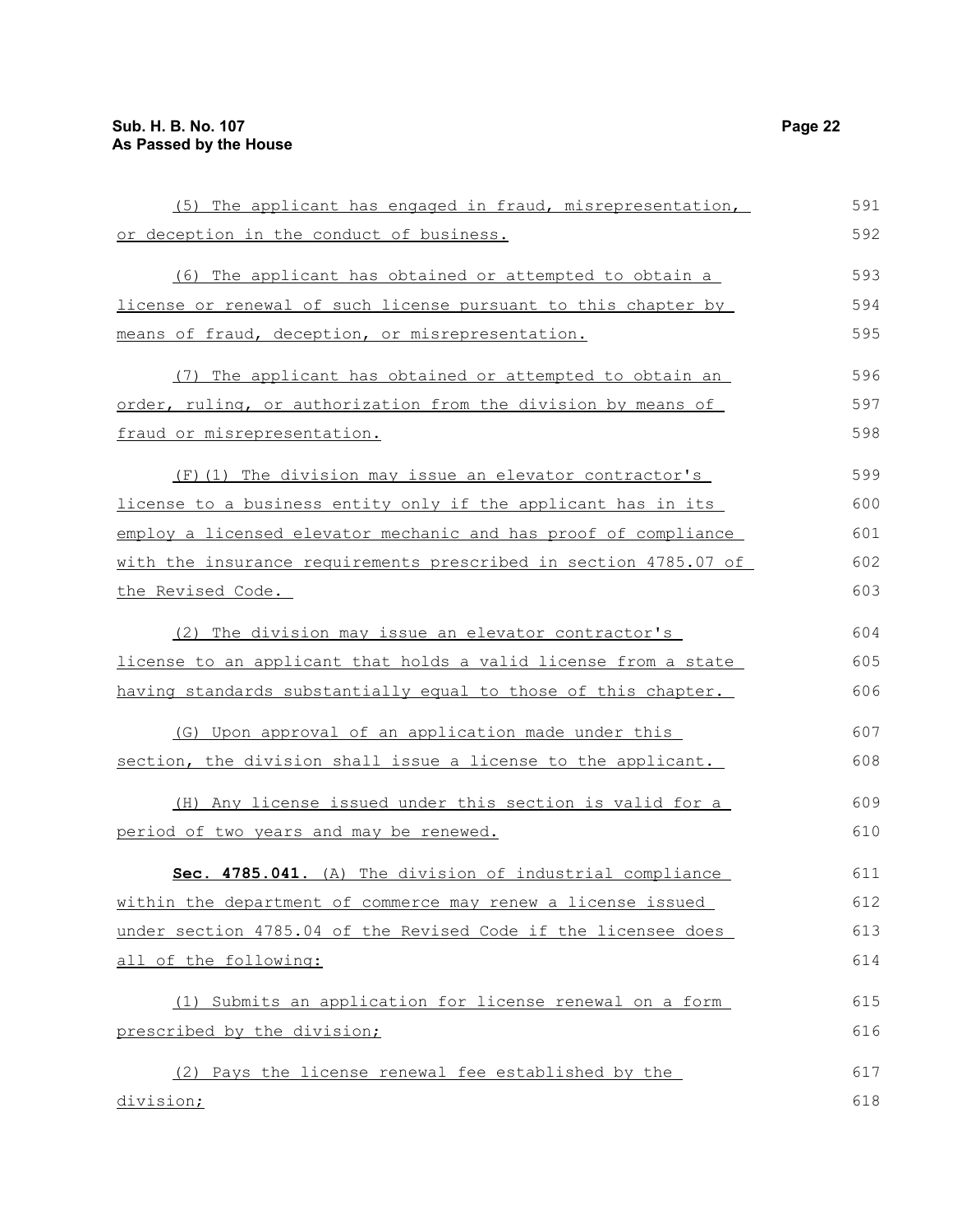| (3) If the licensee is an elevator mechanic, submits             | 619 |
|------------------------------------------------------------------|-----|
| evidence that the applicant has completed the continuing         | 620 |
| education coursework described in division (B) of this section;  | 621 |
| (4) If the license is an elevator contractor's license,          | 622 |
| submits proof that the applicant is in compliance with the       | 623 |
| insurance requirements prescribed in section 4785.07 of the      | 624 |
| Revised Code.                                                    | 625 |
| The continuing education courses described in division<br>(B)    | 626 |
| (A) (3) of this section shall:                                   | 627 |
| (1) Instruct licensees on new and existing rules and             | 628 |
| standards adopted by the division;                               | 629 |
| (2) Consist of not less than eight hours of instruction;         | 630 |
| (3) Be attended and completed within one year immediately        | 631 |
| preceding the scheduled date for the license renewal;            | 632 |
| (4) Be taught by instructors through continuing education        | 633 |
| providers approved by the division.                              | 634 |
| (C) A continuing education instructor who holds a license        | 635 |
| under this chapter is exempt from the continuing education       | 636 |
| requirement prescribed in division (A) (3) of this section,      | 637 |
| provided that any such applicant was qualified as an instructor  | 638 |
| at any time during the year immediately preceding the scheduled  | 639 |
| date for the license renewal.                                    | 640 |
| (D)(1) A licensee who is unable to complete the continuing       | 641 |
| education coursework required under this section before the      | 642 |
| expiration of the licensee's license due to a temporary          | 643 |
| disability may apply for a temporary continuing education waiver | 644 |
| from the division.                                               | 645 |
| (2) An application for a temporary continuing education          | 646 |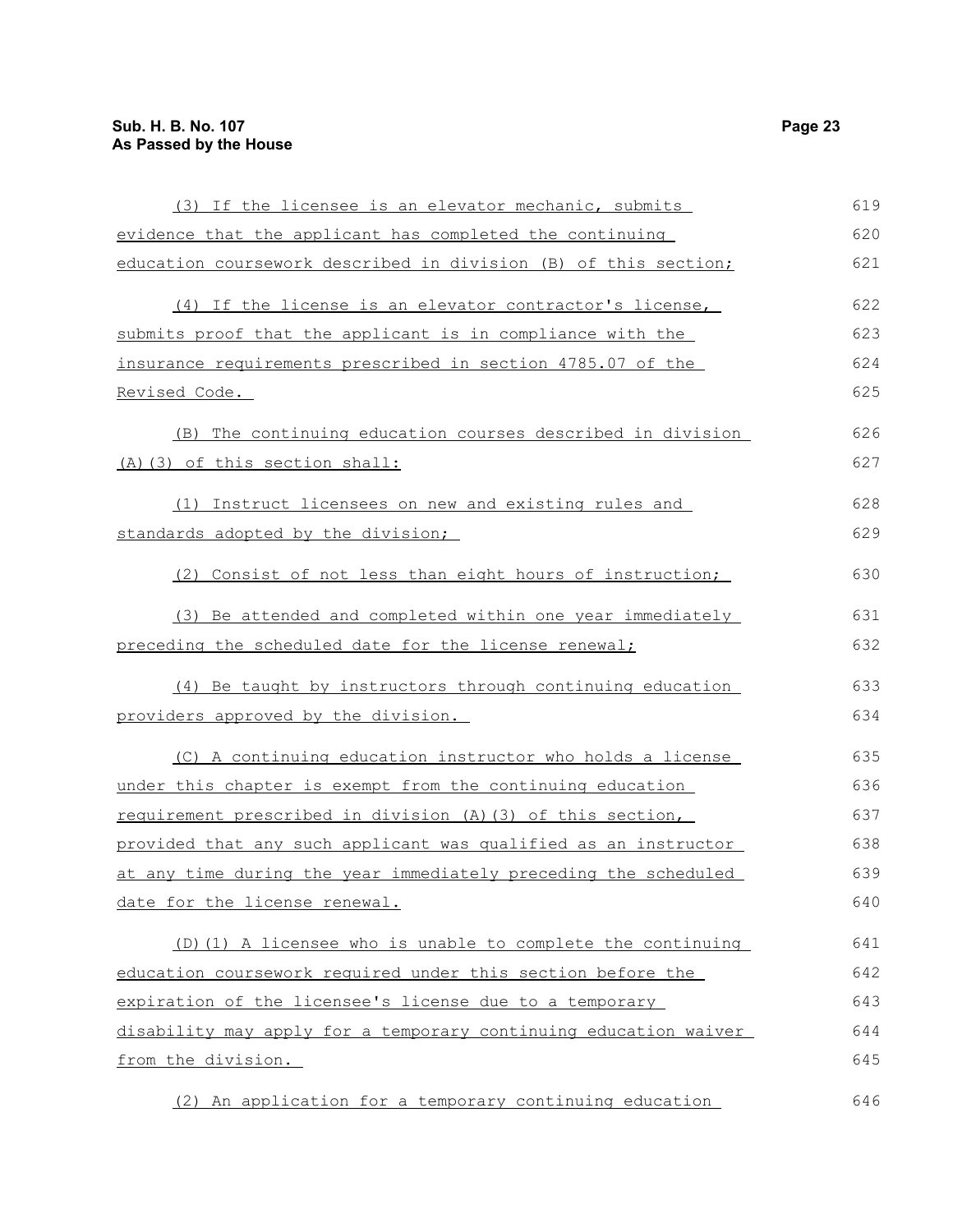| waiver shall be made in a form prescribed by the division, which | 647 |
|------------------------------------------------------------------|-----|
| shall be signed by the applicant under the penalty of perjury    | 648 |
| and accompanied by a certified statement from a competent        | 649 |
| physician attesting to the temporary disability. If the division | 650 |
| grants the waiver, the licensee's license does not expire but is | 651 |
| placed on inactive status.                                       | 652 |
| (3) On the termination of the temporary disability, the          | 653 |
| licensee shall submit to the division a certified statement from | 654 |
| the same physician, if practicable, attesting to the termination | 655 |
| of the temporary disability. The division shall then take the    | 656 |
| licensee's license off inactive status and shall issue a waiver  | 657 |
| sticker, valid for ninety days, to the licensee and affix the    | 658 |
| sticker to the license. The licensee may then perform the tasks  | 659 |
| the license authorizes the licensee to perform but the licensee  | 660 |
| shall meet the continuing education requirement during this      | 661 |
| ninety-day period or be considered to have not met the           | 662 |
| continuing education requirement and the license shall be deemed | 663 |
| to be expired.                                                   | 664 |
| (E)(1) Approved continuing education providers shall keep        | 665 |
| uniform records, for a period of ten years, of attendance of     | 666 |
| licensees in a format approved by the division. Such records     | 667 |
| shall be available for inspection by the division on request.    | 668 |
| (2) Approved training providers are responsible for the          | 669 |
| security of all attendance records and certificates of           | 670 |
| completion, provided, however, that falsifying or knowingly      | 671 |
| allowing another to falsify such attendance records or           | 672 |
| certificates of completion constitutes grounds for suspension or | 673 |
| revocation of a continuing education provider's division         | 674 |
| <u>approval.</u>                                                 | 675 |
| The division shall not renew the license of an<br>(F)            | 676 |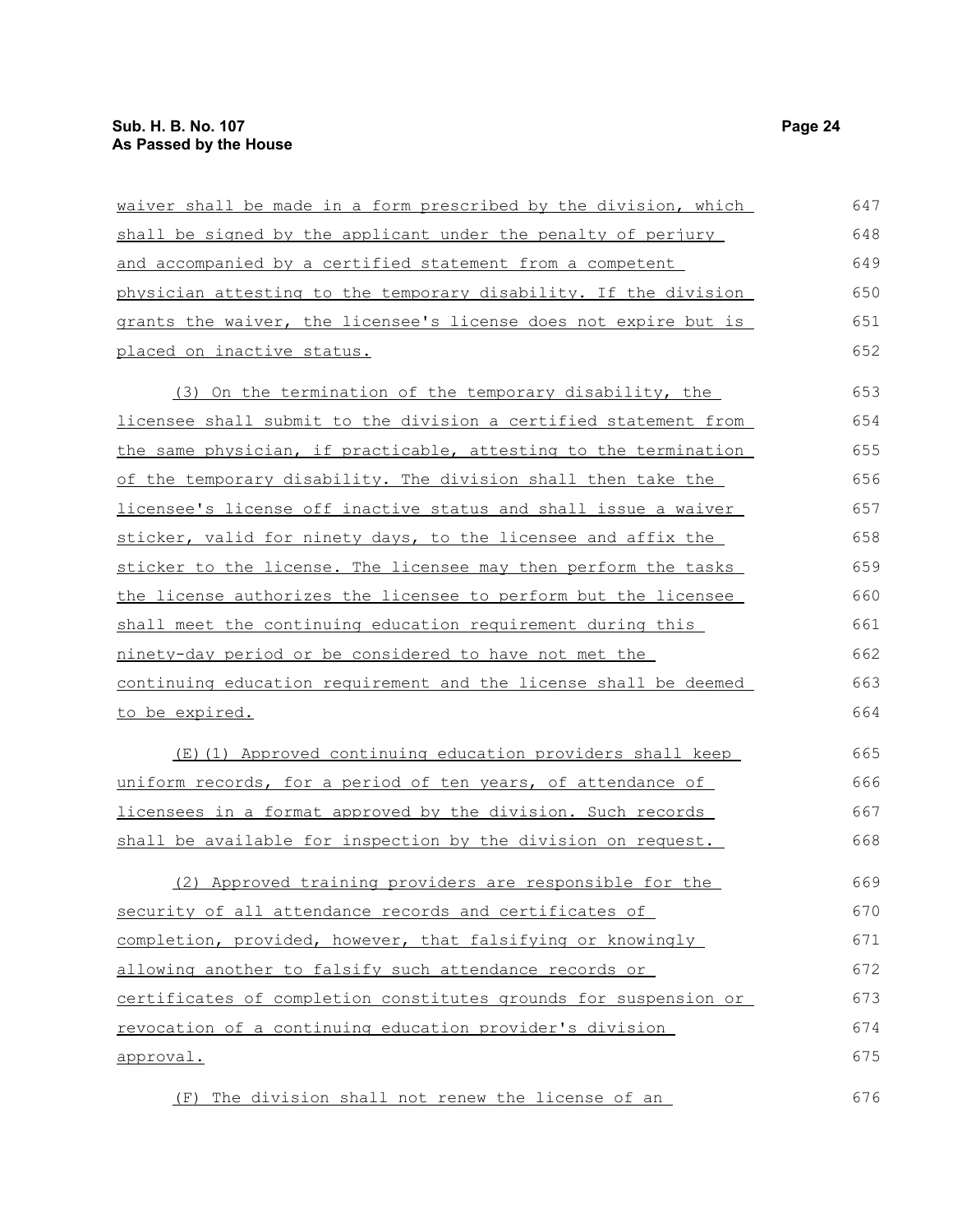| individual or entity if the individual or entity would be denied | 677 |
|------------------------------------------------------------------|-----|
| <u>an initial license for a reason listed in division (E) of</u> | 678 |
| section 4785.04 of the Revised Code.                             | 679 |
| Sec. 4785.05. (A) Whenever the division of industrial            | 680 |
| compliance within the department of commerce determines that an  | 681 |
| emergency exists due to disaster, act of God, or work stoppage,  | 682 |
| and the number of individuals in the state holding elevator      | 683 |
| mechanic's licenses issued by the division is insufficient to    | 684 |
| cope with the emergency, the division shall declare such a state | 685 |
| of emergency and respond as prescribed in this section to assure | 686 |
| the safety of the public.                                        | 687 |
| (B) Notwithstanding section 4785.03 of the Revised Code,         | 688 |
| during such a state of emergency, any individual found by a      | 689 |
| licensed elevator contractor to have an acceptable combination   | 690 |
| of documented experience and education to perform conveyance     | 691 |
| services without direct and immediate supervision may perform    | 692 |
| conveyance services without an elevator mechanic's license, as   | 693 |
| provided in this section.                                        | 694 |
| (C) Such an individual shall seek an emergency elevator          | 695 |
| mechanic's license from the division within five business days   | 696 |
| after commencing work that would otherwise require an elevator   | 697 |
| mechanic's license.                                              | 698 |
| (D) An elevator contractor associated with an individual         | 699 |
| seeking an emergency elevator mechanic's license shall furnish   | 700 |
| proof of competency as the division may require.                 | 701 |
| (E)(1) An emergency elevator mechanic's license is valid         | 702 |
| for a period of forty-five days from the date of issuance.       | 703 |
| (2) The division may restrict the validity of an emergency       | 704 |
| elevator mechanic's license to a particular conveyance or        | 705 |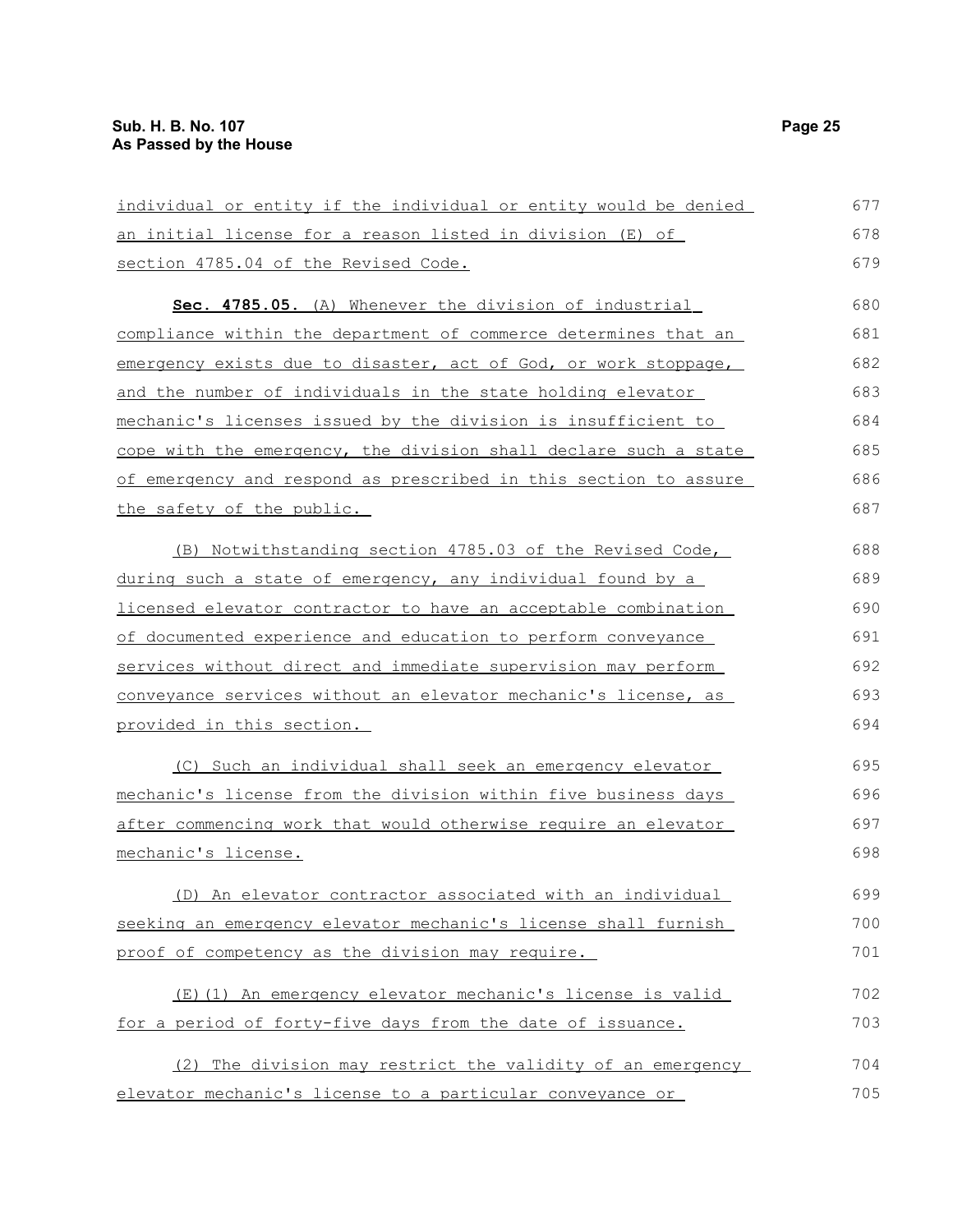| geographical area as the division sees fit, but shall otherwise  | 706 |
|------------------------------------------------------------------|-----|
| entitle the licensee to the rights and privileges of an elevator | 707 |
| mechanic's license issued pursuant to this chapter.              | 708 |
| (F) The division may renew an emergency elevator                 | 709 |
| mechanic's license for the duration of a state of emergency.     | 710 |
| (G) No fee shall be charged for any emergency elevator           | 711 |
| mechanic's license or renewal thereof.                           | 712 |
| Sec. 4785.051. (A) An elevator contractor shall notify the       | 713 |
| division of industrial compliance within the department of       | 714 |
| commerce when there are no licensed elevator mechanics available | 715 |
| to provide conveyance services and may request that the division | 716 |
| issue temporary elevator mechanic's licenses to individuals      | 717 |
| certified by the licensed elevator contractor to have an         | 718 |
| acceptable combination of documented experience and education to | 719 |
| provide conveyance services without direct and immediate         | 720 |
| supervision.                                                     | 721 |
| (B) Any individual certified by an elevator contractor to        | 722 |
| have an acceptable combination of documented experience and      | 723 |
| education to provide conveyance services without direct and      | 724 |
| immediate supervision shall immediately seek a temporary         | 725 |
| elevator mechanic's license from the division and shall pay an   | 726 |
| application fee as set by the division. If the division is       | 727 |
| satisfied as to the individual's qualifications, the division    | 728 |
| shall issue a temporary elevator mechanic's license to the       | 729 |
| individual.                                                      | 730 |
| (C) A temporary license issued under this section is valid       | 731 |
| only for a specified term set by the division, which shall be    | 732 |
| noted on the license, and only while the licensee is employed by | 733 |
| the elevator contractor that certified the individual as being   | 734 |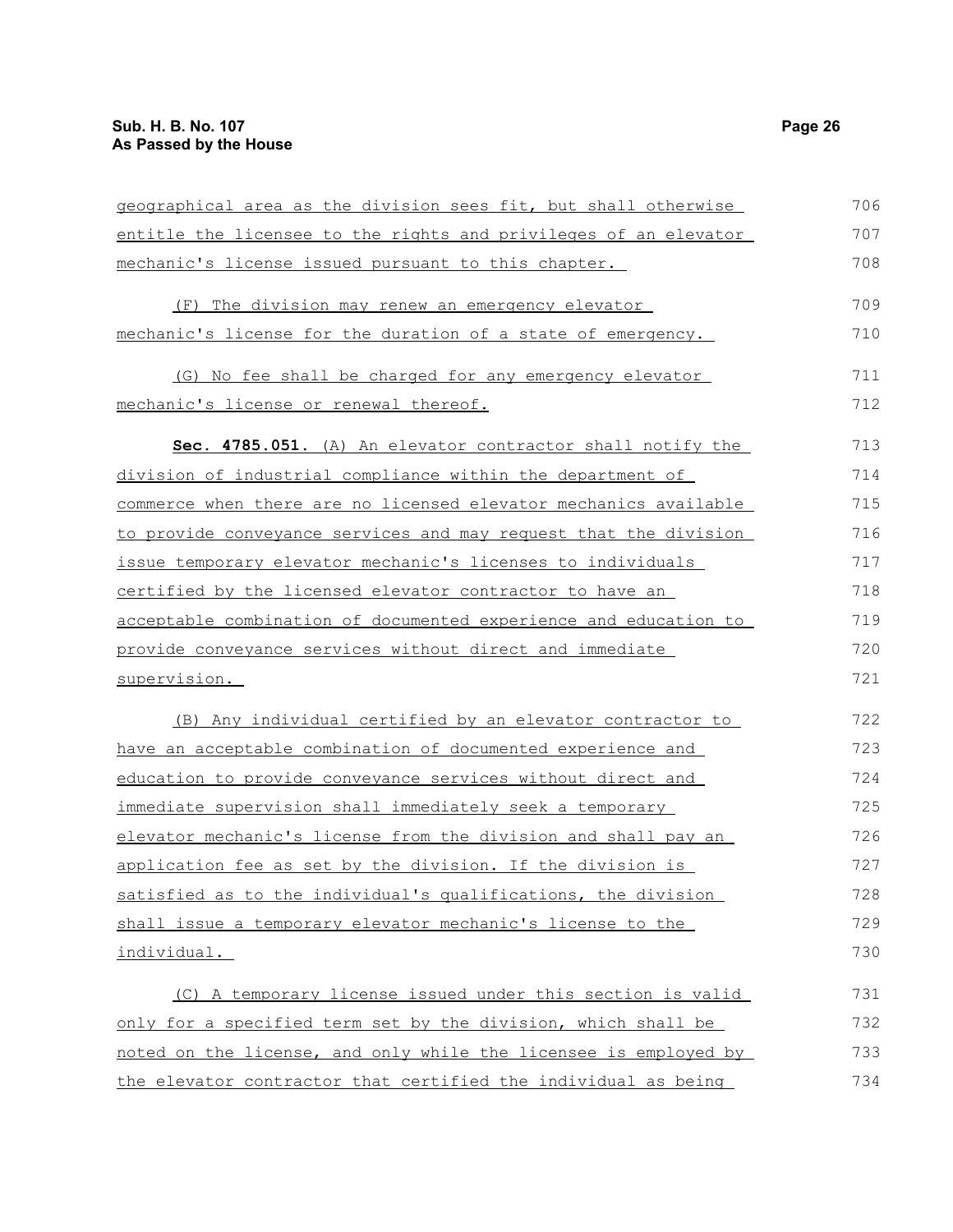change.

qualified. (D) A temporary elevator mechanic's license is renewable in accordance with rules adopted by the division. **Sec. 4785.06.** Licensees shall ensure that installation, service, and maintenance of a conveyance is performed in accordance with state and local law and with generally accepted standards referenced in such laws or related rules. When any material alteration is made to a conveyance, the licensees involved shall ensure that the conveyance adheres to the appropriate conveyance standard for the alteration. **Sec. 4785.07.** (A) Elevator contractors shall submit to the division of industrial compliance within the department of commerce proof of insurance coverage greater than or equal to the following amounts: (1) One million dollars for injury or death of any number of individuals in any one occurrence; (2) Five hundred thousand dollars for property damage in any one occurrence; (3) Workers' compensation insurance coverage. (B) Such proof of insurance shall be delivered to the division before or at the time of the issuance or renewal of a license. (C) If any policy required under this section is materially altered or canceled, the elevator contractor covered by the policy shall give notice of the material alteration or cancellation to the division at least ten days prior to the 735 736 737 738 739 740 741 742 743 744 745 746 747 748 749 750 751 752 753 754 755 756 757 758 759 760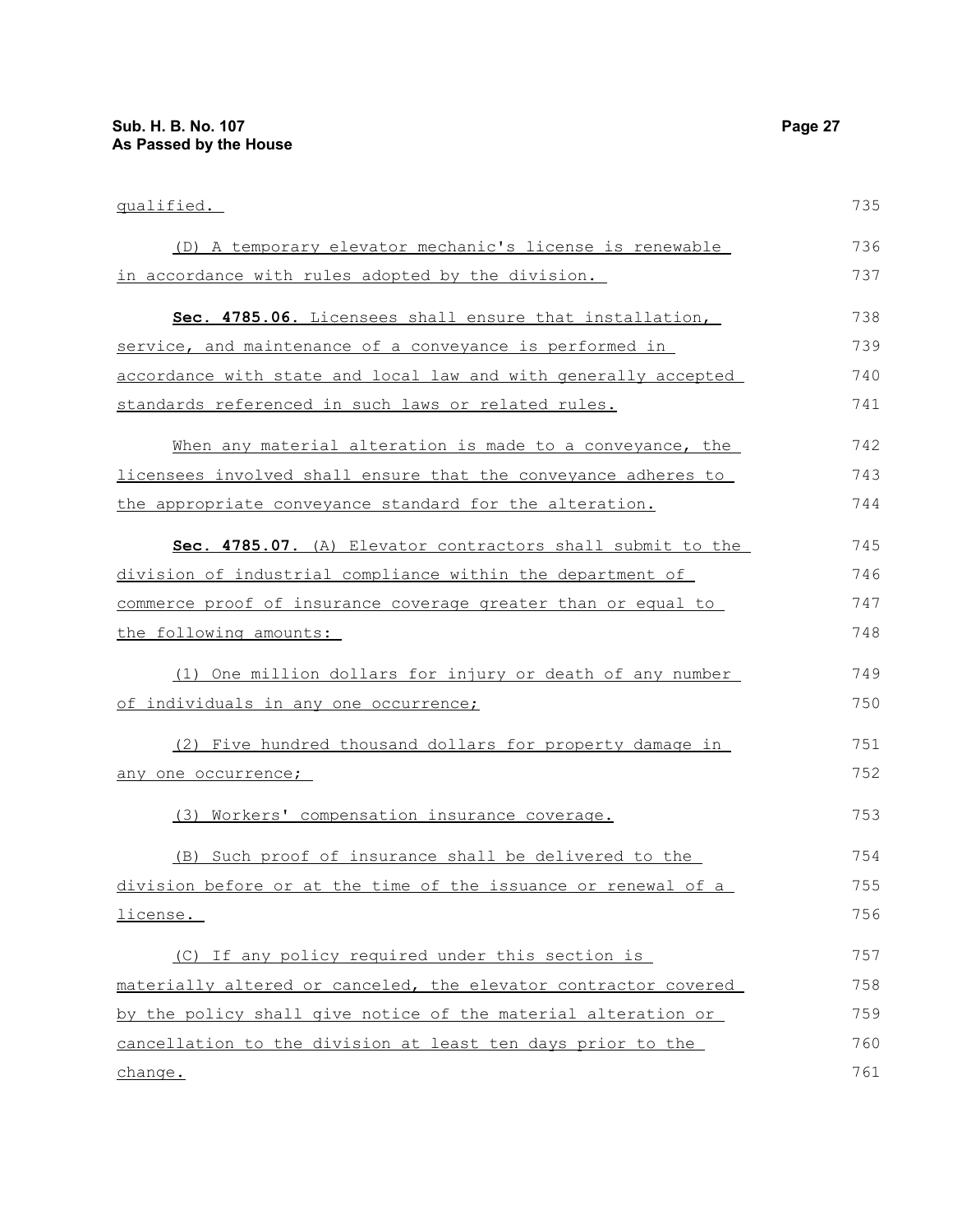| Sec. 4785.08. (A) In accordance with Chapter 119. of the         | 762 |
|------------------------------------------------------------------|-----|
| Revised Code, the superintendent of industrial compliance shall  | 763 |
| adopt rules pertaining to all of the following:                  | 764 |
| (1) The issuance and renewal of elevator mechanic's              | 765 |
| licenses and elevator contractor's licenses;                     | 766 |
| (2) The list of disqualifying offenses required under            | 767 |
| division (B) of section 9.79 of the Revised Code.                | 768 |
| (B) In accordance with Chapter 119. of the Revised Code,         | 769 |
| the superintendent may adopt rules pertaining to all of the      | 770 |
| following:                                                       | 771 |
| (1) Assisting in the development of public awareness             | 772 |
| programs;                                                        | 773 |
| (2) Classifications or subclassifications of licenses for        | 774 |
| elevator mechanics and elevator contractors;                     | 775 |
| (3) Monitoring inspections and testing in order to ensure        | 776 |
| satisfactory performance by licensees;                           | 777 |
| (4) Fee schedules for elevator mechanic and elevator             | 778 |
| contractor licenses. The fees shall reflect the actual costs and | 779 |
| expenses necessary to administer this chapter.                   | 780 |
| (5) Establishing standards for the approval of license           | 781 |
| testing agencies, pursuant to division (D)(1)(b) of section      | 782 |
| 4785.04 of the Revised Code;                                     | 783 |
| (6) Establishing standards for the approval of continuing        | 784 |
| education and training providers, pursuant to division (B) of    | 785 |
| section 4785.041 of the Revised Code;                            | 786 |
| (7) Any other rules necessary to administer and carry out        | 787 |
| this chapter.                                                    | 788 |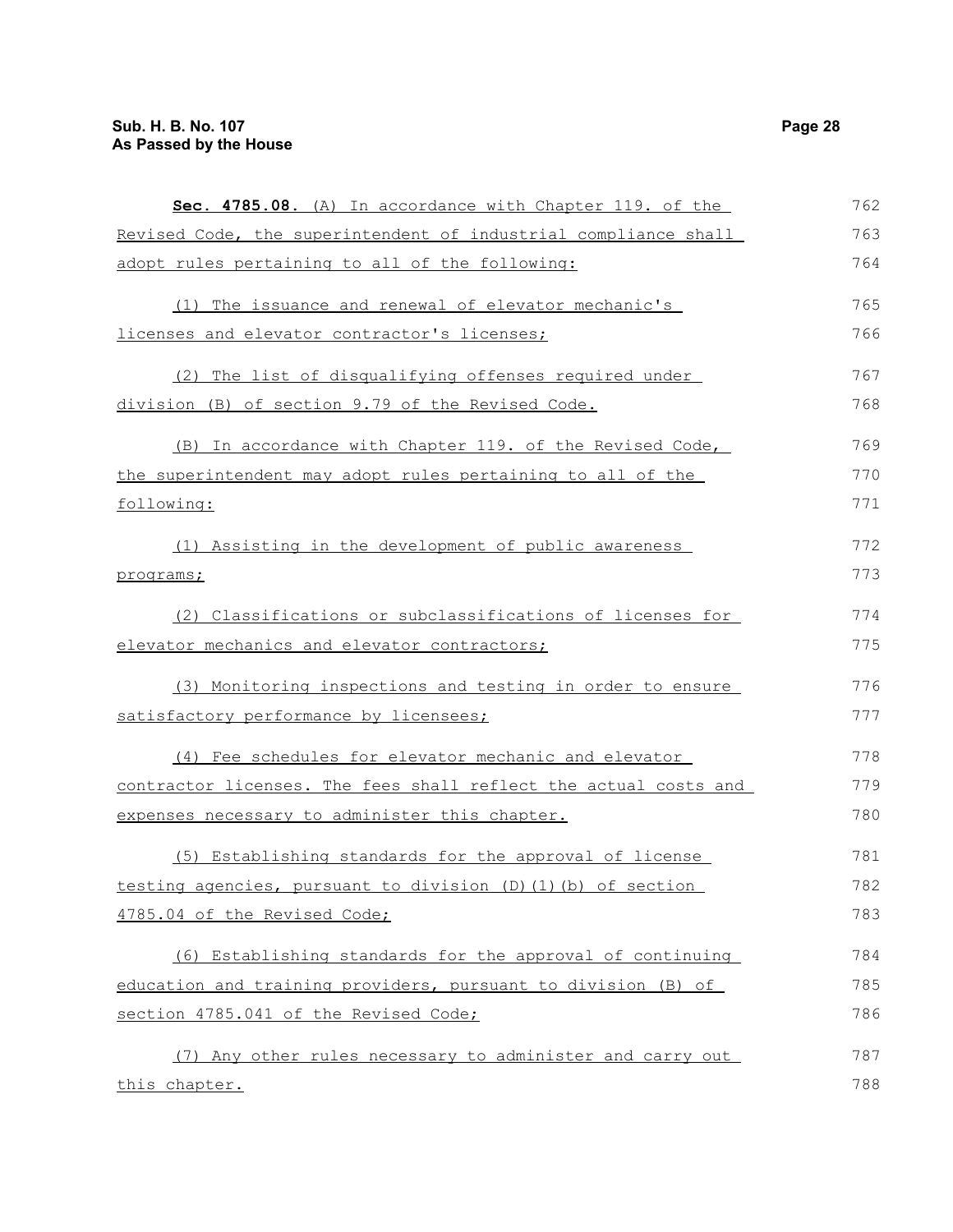| (C) Notwithstanding divisions (A) and (B) of this section        | 789 |
|------------------------------------------------------------------|-----|
| or Chapter 4105. of the Revised Code, the superintendent shall   | 790 |
| not adopt rules relating to the construction, maintenance, and   | 791 |
| repair of elevators, except as pertaining to licensing           | 792 |
| individuals under this chapter.                                  | 793 |
| (D) The superintendent may exercise such other powers and        | 794 |
| duties as are necessary to carry out the purpose and intent of   | 795 |
| this chapter.                                                    | 796 |
| (E) Notwithstanding any provision of section 121.95 of the       | 797 |
| Revised Code to the contrary, the superintendent may adopt rules | 798 |
| pertaining to the issuance and renewal of elevator mechanic's    | 799 |
| licenses and elevator contractor's licenses that contain         | 800 |
| requlatory restrictions as described in that section without     | 801 |
| simultaneously removing two or more other existing regulatory    | 802 |
| restrictions.                                                    | 803 |
| Sec. 4785.09. (A) There is hereby created, within the            | 804 |
| division of industrial compliance within the department of       | 805 |
| commerce, the elevator safety review board.                      | 806 |
| (B) The board is responsible for investigating violations        | 807 |
| of this chapter, holding disciplinary administrative hearings,   | 808 |
| and assessing penalties in accordance with sections 4785.091 and | 809 |
| 4785.092 of the Revised Code.                                    | 810 |
| The board consists of the following members:<br>(C)              | 811 |
| The director of commerce or the director's designee;<br>(1)      | 812 |
| (2) A representative of the board of building standards;         | 813 |
| (3) The following individuals, appointed by the governor:        | 814 |
| (a) One representative of a major elevator manufacturing         | 815 |
| company;                                                         | 816 |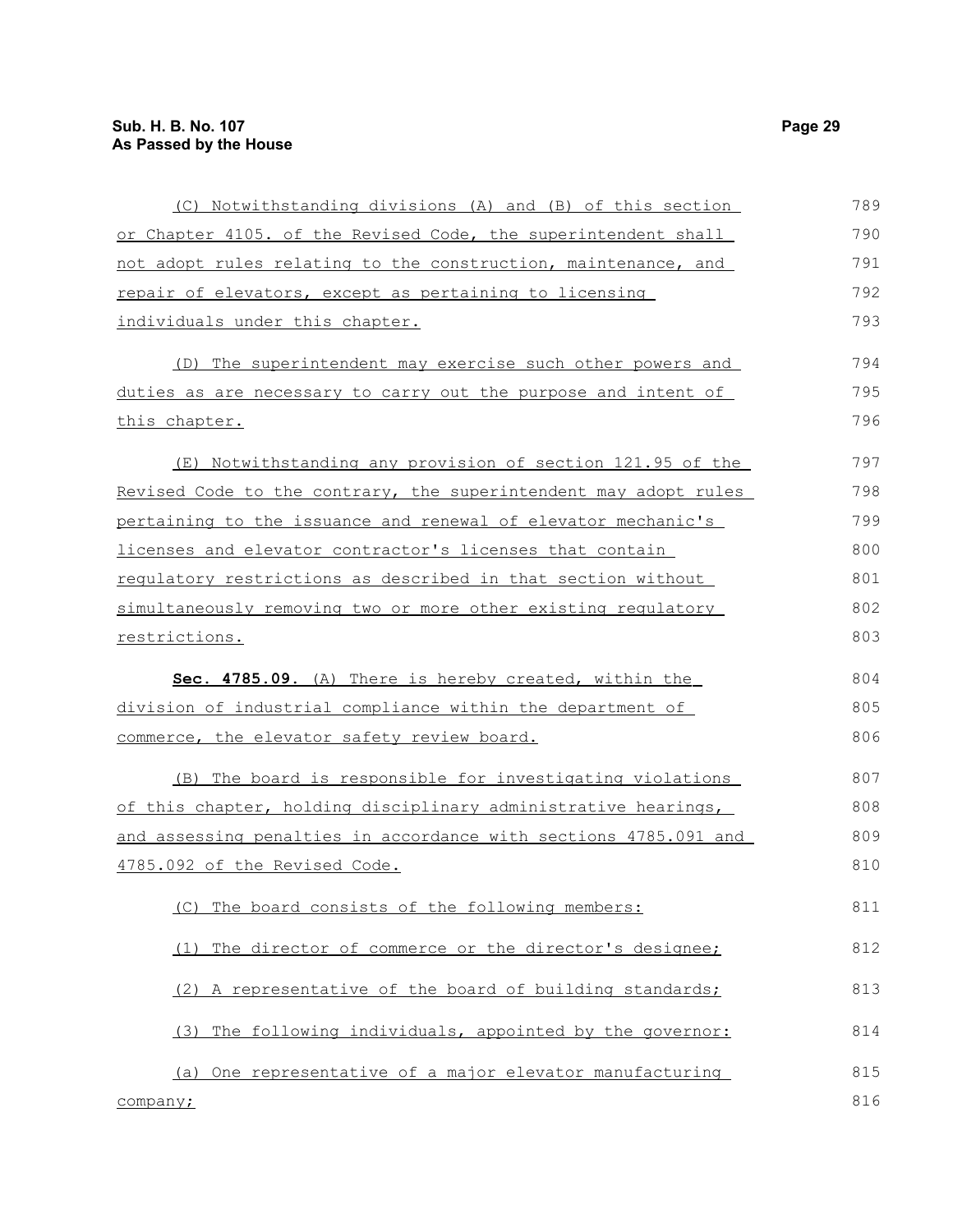| (b) One representative of an elevator servicing company;         | 817 |
|------------------------------------------------------------------|-----|
| (c) One representative of the architectural design or            | 818 |
| elevator consulting profession;                                  | 819 |
| (d) One representative of the general public;                    | 820 |
| (e) One representative of municipal corporations in this         | 821 |
| state;                                                           | 822 |
| (f) One representative of building owners or managers;           | 823 |
| (q) One representative of the building trade, comprised of       | 824 |
| an individual providing conveyance services.                     | 825 |
| (D) The term of those members appointed to the board is          | 826 |
| three years. Vacancies shall be filled in the same manner as the | 827 |
| original appointments.                                           | 828 |
| (E) All members of the board shall serve without salary,         | 829 |
| but shall be reimbursed for all expenses necessary in the        | 830 |
| performance of their duties.                                     | 831 |
| (F)(1) The governor shall appoint one of the members to          | 832 |
| serve as chair of the board.                                     | 833 |
| (2) A majority of the board shall constitute a quorum.           | 834 |
| (3) The chair shall be the deciding vote in the event of a       | 835 |
| tie vote.                                                        | 836 |
| (G) (1) The board shall meet and organize within ten days        | 837 |
| after the appointment of its members and at such meeting shall   | 838 |
| elect from its members one secretary of the board to serve for a | 839 |
| term as prescribed in rules adopted by the board.                | 840 |
| (2) (a) The board shall meet not less than once a month and      | 841 |
| as often as the board considers necessary for the consideration  | 842 |
| of code regulations, appeals, and variances, and for the         | 843 |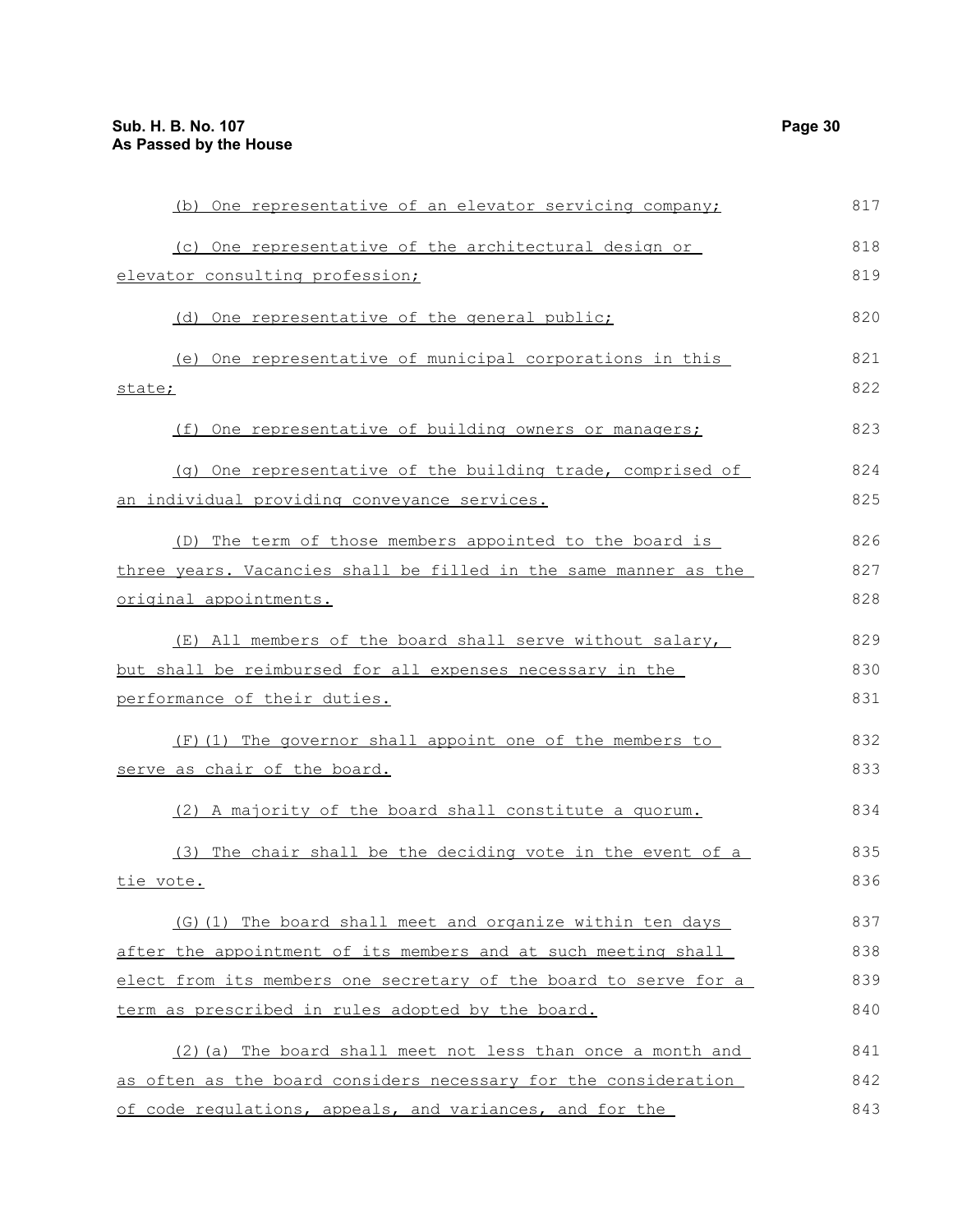| transaction of such other business as properly may come before   | 844 |
|------------------------------------------------------------------|-----|
| <u>it.</u>                                                       | 845 |
| (b) Special meetings shall be called as prescribed in            | 846 |
| rules adopted by the board.                                      | 847 |
| (H) The seat of any appointed board member absent from           | 848 |
| three consecutive meetings shall be deemed vacant.               | 849 |
| Sec. 4785.091. (A) The elevator safety review board may          | 850 |
| suspend or revoke a license issued pursuant to this chapter or   | 851 |
| subject the licensee to civil penalty if the board determines    | 852 |
| that one or more of the following applies to the licensee:       | 853 |
| (1) The licensee has been convicted of or pleaded quilty         | 854 |
| to a crime of moral turpitude or disqualifying offense as those  | 855 |
| terms are defined in section 4776.10 of the Revised Code and the | 856 |
| list adopted pursuant to division (A) (2) of section 4785.08 of  | 857 |
| the Revised Code.                                                | 858 |
| (2) The licensee has violated any provision of this              | 859 |
| chapter.                                                         | 860 |
| (3) The licensee has violated any rule adopted pursuant to       | 861 |
| <u>this chapter.</u>                                             | 862 |
| (4) The licensee has demonstrated incompetence or                | 863 |
| untrustworthiness.                                               | 864 |
| (5) The licensee has engaged in fraud, misrepresentation,        | 865 |
| or deception in the conduct of business.                         | 866 |
| (6) The licensee has obtained or attempted to obtain a           | 867 |
| license or renewal of such license pursuant to this chapter by   | 868 |
| means of fraud, deception, or misrepresentation.                 | 869 |
| The licensee has obtained or attempted to obtain an<br>(7)       | 870 |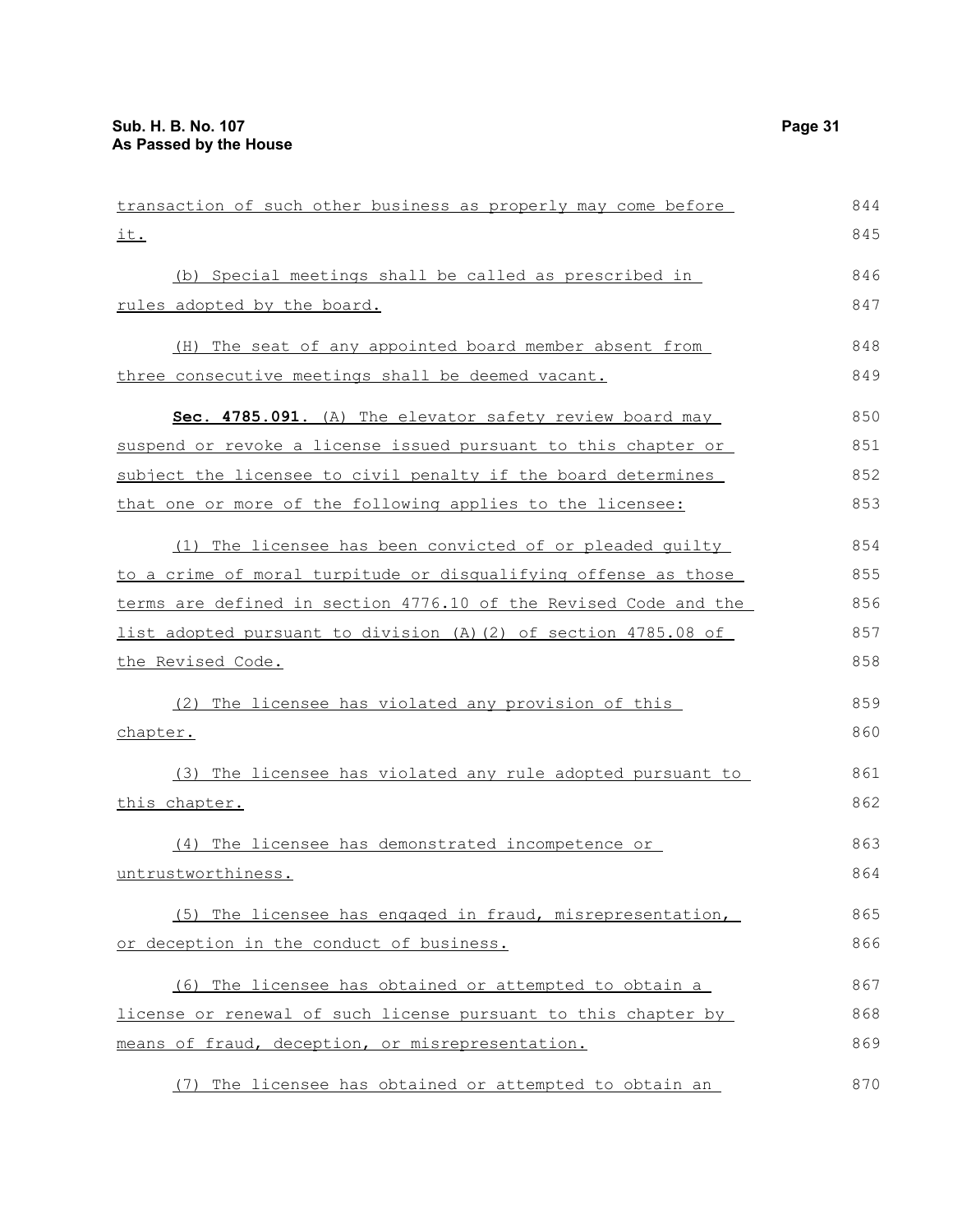| order, ruling, or authorization from the division of industrial  | 871 |
|------------------------------------------------------------------|-----|
| compliance by means of fraud or misrepresentation.               | 872 |
| (B) (1) An administrative action taken under division (A)        | 873 |
| of this section shall be made only after a hearing held by the   | 874 |
| board in accordance with Chapter 119. of the Revised Code.       | 875 |
| (2) Notice of such a hearing shall be provided to the            | 876 |
| licensee in question at least ten days prior to the hearing at   | 877 |
| the last known address appearing on the license, served          | 878 |
| personally or by registered mail.                                | 879 |
| The notice shall state the date, hour, and place of the          | 880 |
| hearing and set forth a statement of facts constituting the      | 881 |
| grounds for the charges against the licensee.                    | 882 |
| Sec. 4785.092. (A) (1) Any individual may request an             | 883 |
| investigation into an alleged violation of this chapter by       | 884 |
| giving notice to the elevator safety review board of a potential | 885 |
| violation or danger.                                             | 886 |
| (2) Such notice shall be in writing, shall set forth with        | 887 |
| reasonable particularity the grounds for the notice, and shall   | 888 |
| be signed by the individual making the request.                  | 889 |
| (3) On the request of any individual signing the notice,         | 890 |
| the individual's name shall not appear on any copy of such       | 891 |
| notice or any record published, released, or made available.     | 892 |
| (B) (1) If, on receipt of such a request, the board              | 893 |
|                                                                  |     |
| determines that there are reasonable grounds to believe that the | 894 |
| violation or danger exists, the board shall investigate whether  | 895 |
| or not a violation or danger exists.                             | 896 |
| (2) If the board determines that there are no reasonable         | 897 |